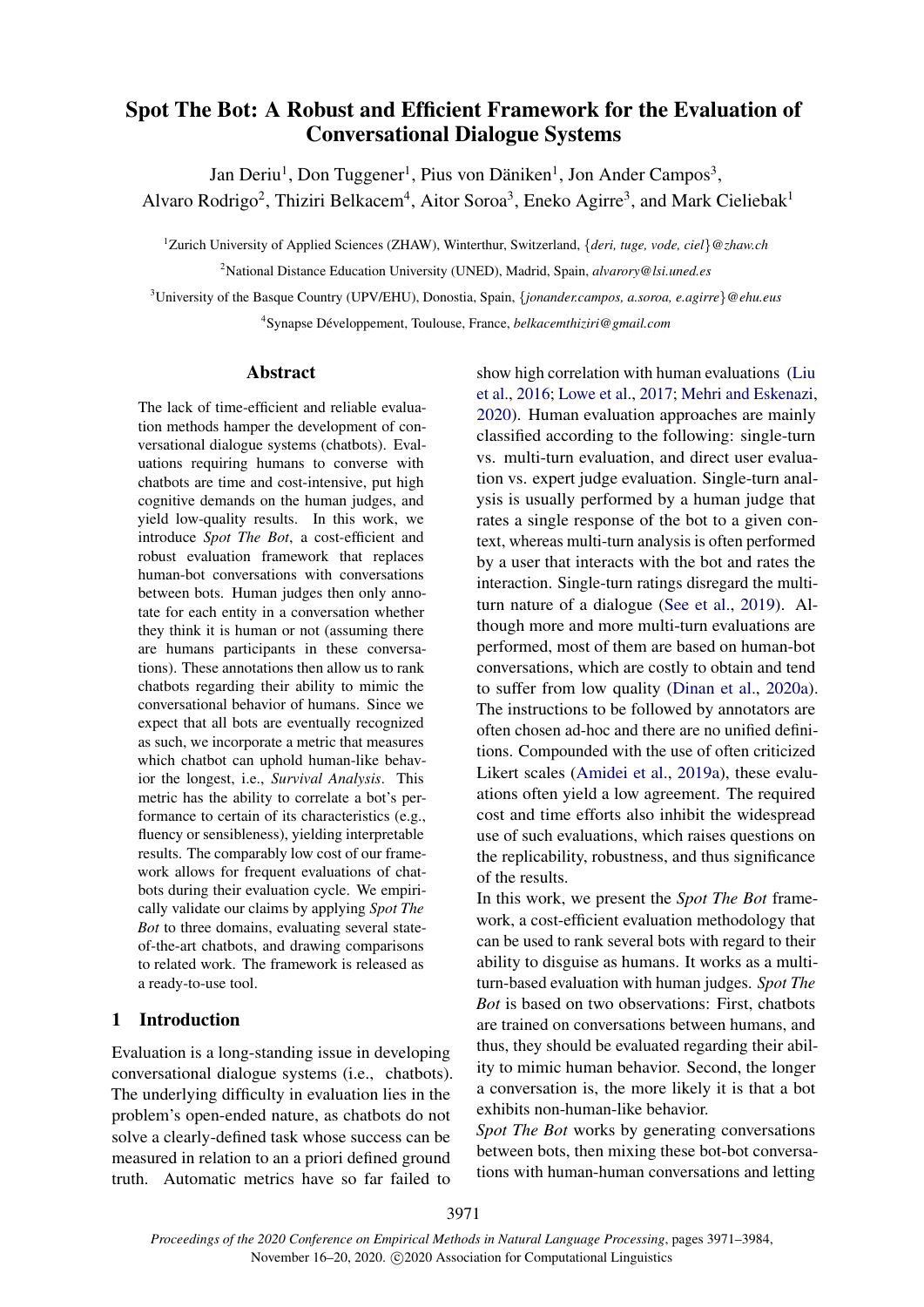human judges decide for each entity in the conversations if it is a human or a bot. The conversations are rated at different points in time, which introduces the time-dependent component. This setting allows for two different analyses: a *ranking based on pairwise comparisons of bots*, and the application of the *Survival Analysis*, which computes the survival rate for each bot at different conversation lengths. Furthermore, the human judges annotate the entities with respect to more fine-grained features, which can be chosen based on characteristics that the bots are expected to exhibit (e.g. fluency or informativeness). The Survival Analysis further allows to pin down the features that contribute to a dialogue system's survival, enabling interpretable results.

We show that our framework produces reliable, repeatable results, while being quicker and more cost-effective to run than related approaches, as it does not rely on human-bot conversations and generally requires fewer annotations. Furthermore, we show that disagreement between human annotators can be interpreted as a feature of a system's performance, rather than a weakness in the evaluation approach. We apply the framework to three well-known domains and common baselines and state-of-the-art systems to produce a stable ranking among them. We release the framework as a ready-to-use tool for evaluating dialogue systems into which different systems can be plugged and compared<sup>[1](#page-1-0)</sup>.

# 2 Related Work

There exist various methods to evaluate dialogue systems, both automatic and human-based, but no single evaluation metric is widely agreed upon in the scientific community [\(Deriu et al.,](#page-9-4) [2020\)](#page-9-4). Automatic evaluation metrics for chatbots are known to correlate poorly with human ratings [\(Liu](#page-9-0) [et al.,](#page-9-0) [2016;](#page-9-0) [Lowe et al.,](#page-9-1) [2017;](#page-9-1) [Mehri and Eskenazi,](#page-9-2) [2020\)](#page-9-2), so we focus on human-based approaches, which can be classified in two dimensions: 1) single-turn vs. multi-turn approaches, and 2) approaches where the dialogue systems are judged by the user directly (interactive) or where judgments are made by objective experts, who do not participate in the dialogue (static).

Single-turn Static Evaluations. Evaluations

<span id="page-1-0"></span><sup>1</sup>[https://github.com/jderiu/](https://github.com/jderiu/spot-the-bot-code) [spot-the-bot-code](https://github.com/jderiu/spot-the-bot-code)

based on a static context and a single response from the dialogue systems are widely adopted. Usually, the rating is performed by expert raters that read the response of one or more dialogue systems to a static context and rate the responses [\(Galley et al.,](#page-9-5) [2018\)](#page-9-5). Alternatively, the responses of two bots can be compared directly to choose a preferred answer [\(Li et al.,](#page-9-6) [2016\)](#page-9-6). While being relatively time and cost-efficient, single-turn evaluation fails to capture the conversation's quality as a whole. A system that tends to produce repeated answers can obtain a high single-turn score, albeit a low multi-turn one [\(See et al.,](#page-10-0) [2019\)](#page-10-0). Some authors also report poor inter-annotator agreement [\(Ghandeharioun et al.,](#page-9-7) [2019\)](#page-9-7).

Human-Bot Conversations. In order to perform interactive multi-turn evaluations, the standard method is to let humans converse with a chatbot and rate it afterward [\(Ghandeharioun et al.,](#page-9-7) [2019\)](#page-9-7), typically using Likert scales [\(van der Lee et al.,](#page-9-8) [2019\)](#page-9-8). The ConvAI2 challenge [\(Dinan et al.,](#page-9-9) [2020b\)](#page-9-9) and the Alexa Prize [\(Venkatesh et al.,](#page-10-1) [2018\)](#page-10-1) applied this procedure. Apart from the high cost of collecting human-bot conversations, this approach puts a high cognitive strain on humans, as they have to perform several tasks at once [\(Schmitt and Ultes,](#page-10-2) [2015\)](#page-10-2). Besides, it is not always possible to get sensible conversations with bots, making it hard to get high-quality conversations. In fact, in the ConvAI2 challenge, half of the collected human-bot conversations were discarded due to their low quality [\(Dinan et al.,](#page-9-9) [2020b\)](#page-9-9). Finally, Likert scales are known to suffer from high annotation variance [\(Ghandeharioun](#page-9-7) [et al.,](#page-9-7) [2019\)](#page-9-7), require normalization a posteriori, are prone to order effects and are less reliable than ranking-based ratings [\(Amidei et al.,](#page-8-1) [2019b\)](#page-8-1).

Self-talk. Recently, using self-talk dialogues, i.e., dialogues where a bot talks to itself, gained traction as a cost-effective basis for evaluation. This idea is closely related to user simulations used to evaluate task-oriented systems [\(Schatzmann](#page-10-3) [et al.,](#page-10-3) [2006\)](#page-10-3). [Ghandeharioun et al.](#page-9-7) [\(2019\)](#page-9-7) and [Deriu and Cieliebak](#page-8-2) [\(2019\)](#page-8-2) use self-talk to produce automatic evaluations. In ACUTE-EVAL [\(Li](#page-9-10) [et al.,](#page-9-10) [2019\)](#page-9-10), the authors propose to let humans evaluate self-talk dialogues. Since self-talk does not allow direct comparisons between bots, the authors let humans read two self-talk conversations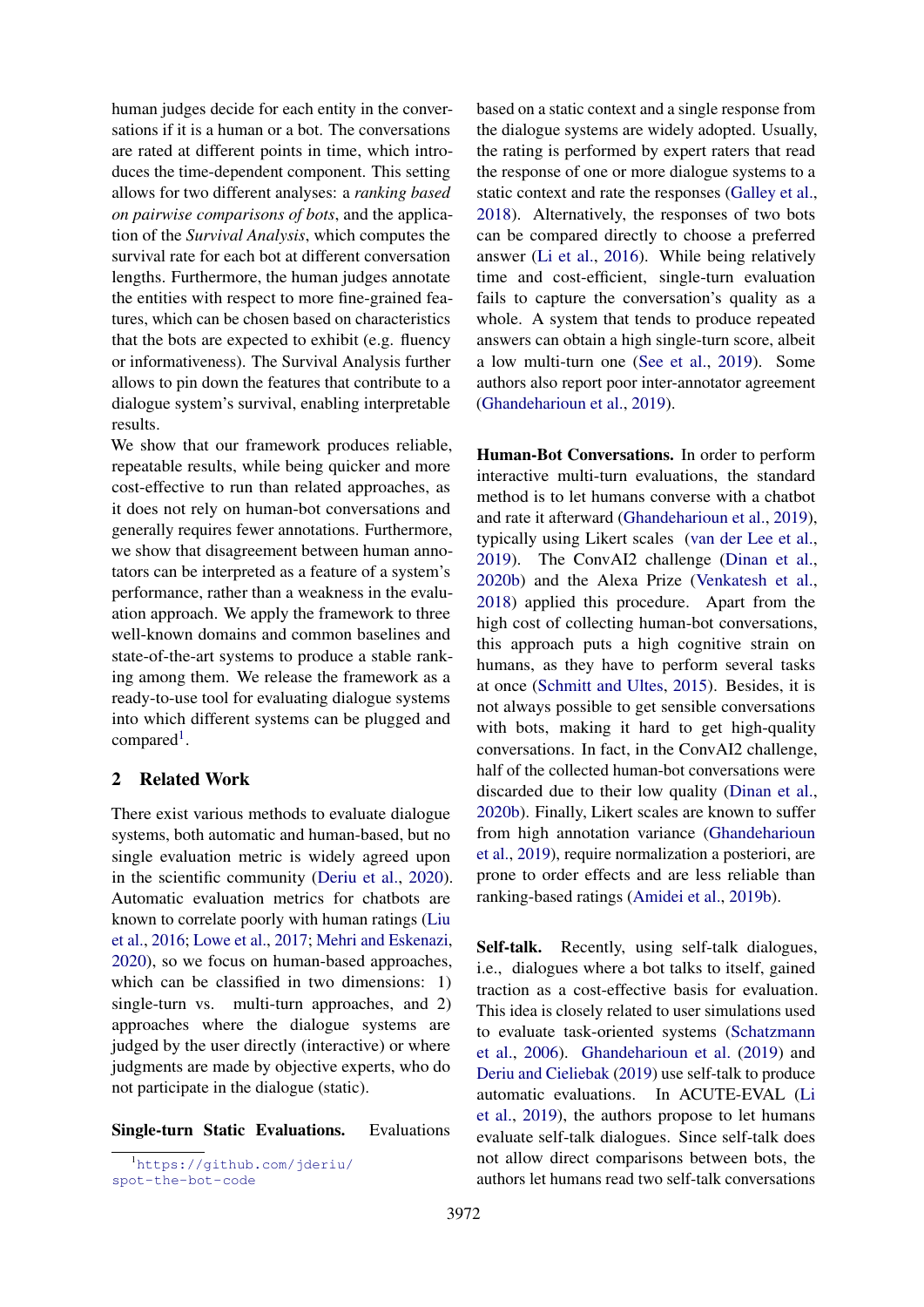<span id="page-2-0"></span>

Figure 1: Overview of the *Spot The Bot* process for one conversation. 1: A bot-bot conversation is segmented into different lengths (e.g. 2, 3, and 5 exchanges). 2: These segments are shown to distinct sets of annotators who judge whether each entity is a bot. 4: The winner is determined for each annotated segment and survival statistics are updated. This process is repeated for all conversations between the competing bots.

side-by-side and rate them with respect to various features. This increases the cognitive complexity of the annotation task. Furthermore, the resulting ranking of the bots is per criterion, whereas our method produces one ranking and can optionally incorporate annotations of features that yield interpretability of the results.

Turing Test. *Spot The Bot* is reminiscent of the Turing Test [\(Turing,](#page-10-4) [1950\)](#page-10-4), as the dialogue systems are evaluated based on their ability to mimic human behavior. The Turing test served as a useful mental model for understanding what machine intelligence might mean. However, it has also been criticized as a way to identify intelligence in NLP systems. [Bender and Koller](#page-8-3) [\(2020\)](#page-8-3) argues that a system may fool a user into believing it is human, and yet this does not prove that the system understands the meaning of the conversation they are having. In our approach, we claim that *failing* the test is a valid indicator to discriminate among bots. In fact, we presume that eventually all bots will fail the test, and we collect a time component to record the time it takes for a bot to be detected.

# 3 Spot The Bot

In this section, we first provide an overview of the *Spot The Bot* framework and then describe the evaluation process's individual steps.

#### <span id="page-2-1"></span>3.1 Overview

*Spot The Bot* employs a tournament among chatbots to determine which performs the best at mimicking humans' conversational behavior. To measure the success of each bot, human crowdworkers are shown conversations between two competing bots at a time, mixed with conversations between two humans. The crowdworkers' task is to determine for each entity in a conversation whether it is a human or a bot (or whether the crowdworker is unsure). The bot that is most frequently annotated as being human wins the tournament. Figure [1](#page-2-0) provides an overview of the process for one conversation.

There are different use cases for *Spot The Bot*, e.g., when a novel dialogue strategy is to be compared against existing ones or if a set of chatbots is to be ranked in the context of a shared task. On top of returning a ranking, *Spot The Bot* employs the Survival Analysis, which introduces a time aspect into the evaluation and provides insights into how different features correlate to the bots' ability to pass as a human.

Formally, assume a pool of b bots  $\{B_1, ..., B_b\}$ , which is to be ranked. For each pair of bots, a set of conversations is sampled by letting the bots talk to each other, where  $S_{ij}$  denotes the set of conversations between bots  $B_i$  and  $B_j$ . Each conversation is defined as a sequence of exchanges  $e_0, ..., e_N$ , where each exchange consists of two turns:  $e_i = \{t_0^{e_i}, t_1^{e_i}\}$ , one for each entity.

Segmentation. The more exchanges there are in a conversation, the more likely it is that a bot gets recognized as such. Thus, we show different segments of the conversation to the crowdworkers. A segment is defined as the first k exchanges of the dialogue:  $S_{ij}^k = e_0, ..., e_k$ . Thus, an annotator only sees the first  $k$  exchanges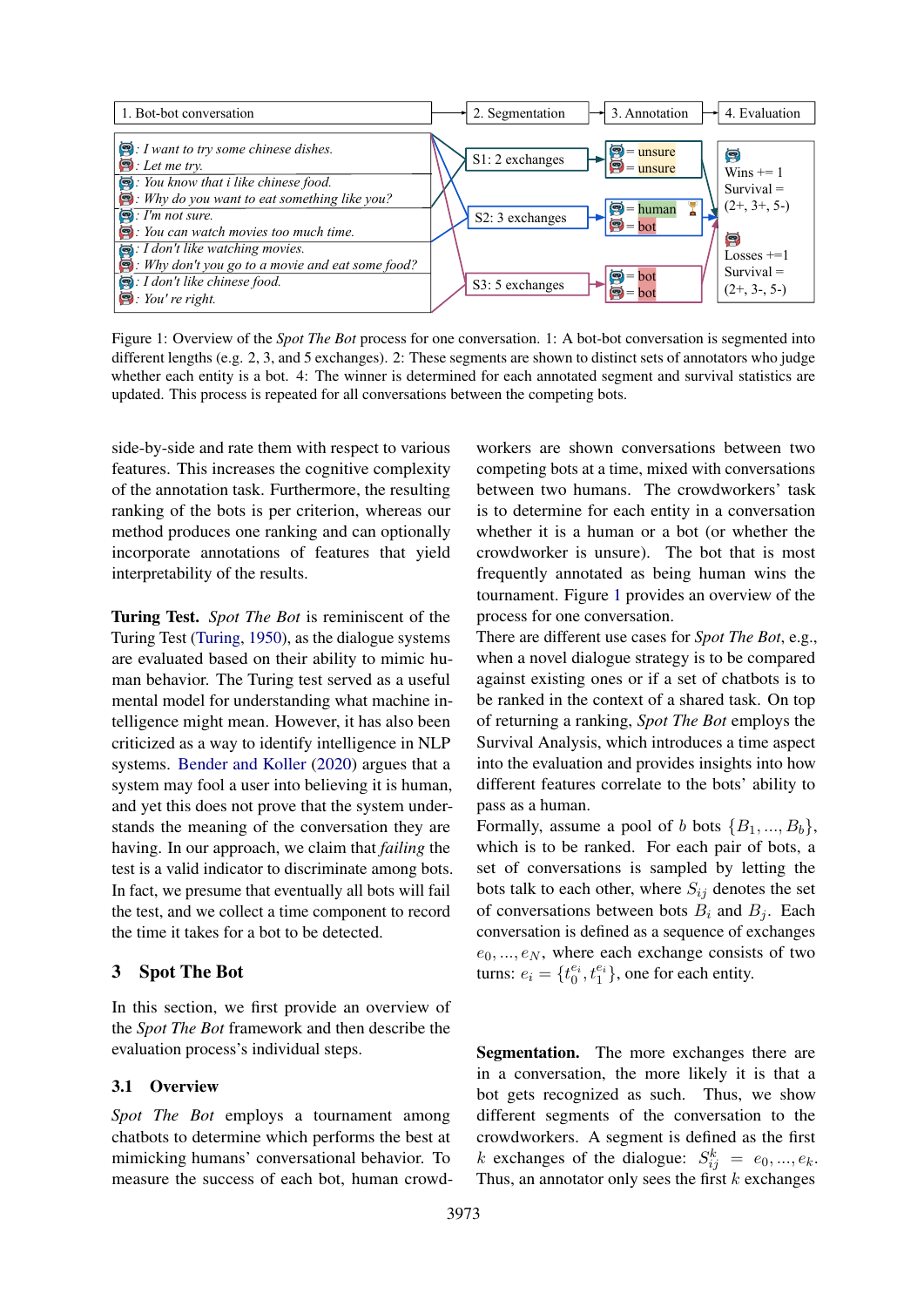of the conversation.[2](#page-3-0) Each segment of the same conversation is rated by a different annotator to avoid that one annotator sees parts of the same conversation multiple times, which would bias the rating. We choose different segment lengths since we cannot know a priori which length is sufficient for the different bots to be recognized as such.

Human Conversations. We add conversations among humans to the pool of conversations that are to be rated. The human conversations are sampled from the training set used to train the dialogue systems in the respective domain. The results of the annotations of the human dialogues establish an upper bound for the evaluation. Also, they are meant to prevent annotators from concluding that all entities are bots. $3$ 

Annotation. The annotation procedure works in two steps: First, the annotators have to decide for each entity in a conversation segment if it is a bot or a human. Second, to correlate the outcome to various characteristics of a bot, the framework allows rating specific features (e.g., fluency or appropriateness). The framework then measures the influence of these features on the survival time of the bots, which serves as an explainability component (cf. Sections [3.3](#page-3-2) and [4.2\)](#page-5-0).

Features. We chose three features: sensibleness, specificity [\(Adiwardana et al.,](#page-8-4) [2020\)](#page-8-4), and fluency. The first two are shown to capture the core conversational behavior of answering sensibly and not with illogical statements while being specific to the conversation's given context. The third feature states if the utterances are grammatically correct and fluent. The features are rated by preference ranking, that is, the annotator states which of the two entities performed better with respect to the features.

#### 3.2 Ranking

We define a win function for the annotations of the pairwise, direct conversations between two bots. The outputs of the win function are aggregated to determine the overall winner of the tournament.

Win Function. Each annotation at each segment length  $S_{ij}^k = e_0, ..., e_k$  of a conversation constitutes the result of one annotation applied by one crowdworker, individually labeling each of the two entities as either *bot, human*, or *unsure*. The winner of segment  $S_{ij}^k$  under a crowdworker's annotation is determined by the following ordering of the labels: *human*  $>$  *unsure*  $>$  *bot*. That is, if bot  $B_i$  is assigned the label *human* and bot  $B_j$  has label *bot* or *unsure*,  $B_i$  has won the segment.<sup>[4](#page-3-3)</sup> Similar to [Bo](#page-8-5)[jar et al.](#page-8-5) [\(2013\)](#page-8-5), we define a win rate of  $B_i$  against  $B_i$  to aggregate the wins from all segments of all annotations stemming from conversations between bots  $B_i$  and  $B_j$ , as:

<span id="page-3-4"></span>
$$
\frac{\text{WINS}(B_i, B_j)}{\text{WINS}(B_i, B_j) + \text{WINS}(B_j, B_i)} \tag{1}
$$

where  $WINS(B_i, B_j)$  denotes the number of times that  $B_i$  wins against  $B_i$ .

Ranking. To create the ranking, we follow the approach by Dušek et al. [\(2018\)](#page-9-11), where the ranking is generated by the TrueSkill [\(Herbrich et al.,](#page-9-12) [2006\)](#page-9-12) algorithm based on the win rate, and significant differences in performance are determined by bootstrap sampling. The result is a ranked set of clusters, where each cluster is composed of entities that do not have a significant difference in performance.

# <span id="page-3-2"></span>3.3 Survival Analysis

While pair-wise win rates are well-suited to provide a *relative* ranking among a pool of bots, it does not serve as an *absolute* evaluation of a single bot's ability to disguise as a human. Also, the conversations' segmentation introduces a time component, which we leverage to investigate our intuition that bots are more likely to reveal themselves in longer conversations. In our evaluation, a bot that is able to disguise in long conversations can be said to be most successful. Thus, we complement our evaluation with *Survival Analysis*.

Survival Analysis estimates probabilities for the occurrence of an event at different points in time. It has a long history in the medical domain, where it is used to estimate the effectiveness of different

<span id="page-3-0"></span><sup>&</sup>lt;sup>2</sup>We experimented with letting crowdworkers decide where they were sure that an entity is a bot or a human. However, this approach required too much fine-tuning to constrain erratic annotator behavior, cf. Appendix [B.](#page-11-0)

<span id="page-3-1"></span><sup>&</sup>lt;sup>3</sup>We investigated if annotators realize that conversations are either between bots or humans by looking at ratios of conversations where both entities are labeled identically, but found no evidence that this happens more often than by chance.

<span id="page-3-3"></span><sup>&</sup>lt;sup>4</sup>This process is repeated for all crowdworkers who annotated the segment - in our case two per segment - and each win is counted separately.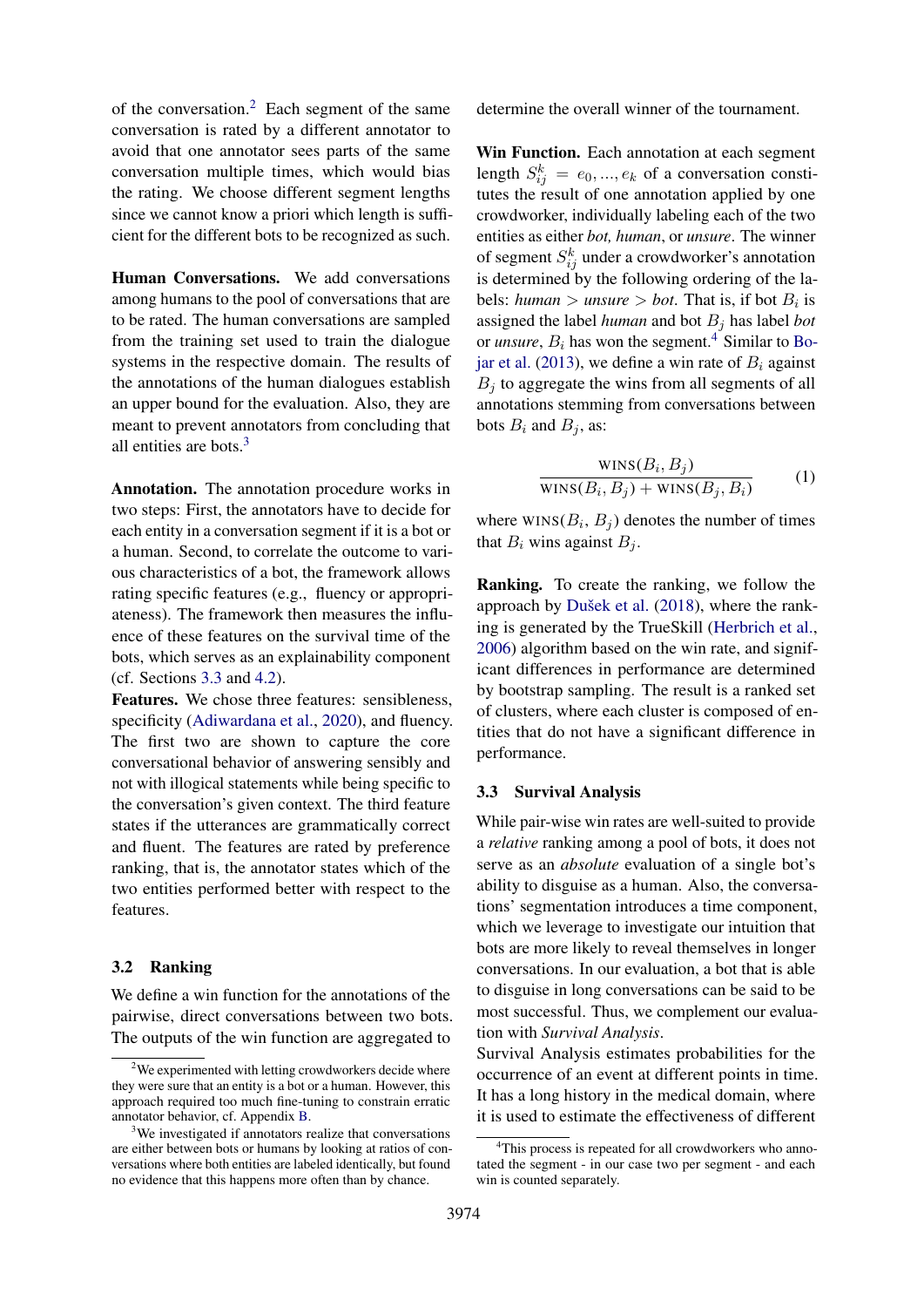treatments [\(Li and Ma,](#page-9-13) [2013\)](#page-9-13). In engineering disciplines, it is applied to estimate the time to failure of machine components [\(Eyal et al.,](#page-9-14) [2014\)](#page-9-14). In our case, we are interested in the time, corresponding to the number of exchanges, until a dialogue system is spotted as such. In addition, Survival Analysis allows us to correlate finer-grained characteristics to the survival probability, which allows us to inspect which of the annotated features impact a bot's survival.

We interpret the annotation data as such: the *spotted* event occurred if the system was annotated as "bot" and it *survived* if it was annotated as "unsure" or "human". Let  $k$  be the number of exchanges in the annotated conversation segment, meaning that each dialog system produced  $k$  outputs. If the dialog system was not spotted, we know it survived for at least  $k$  exchanges. This is a so-called rightcensored data point. If the dialogue system was spotted as such, we cannot tell the exact number of exchanges it took for an annotator to spot it, meaning it could have taken less than  $k$  exchanges. We thus record that the spotting event happened in the interval  $(0, k]$ , a so-called interval-censored event. From this data, we can get non-parametric estimates of the survival function of the different systems per domain [\(Turnbull,](#page-10-5) [1974\)](#page-10-5). To check whether these differences are significant, we apply a generalized log-rank test [\(Zhao and Sun,](#page-10-6) [2004\)](#page-10-6). We use the *Cox Proportional Hazards Model* [\(Cox,](#page-8-6) [1972\)](#page-8-6) to study the influence of the features outlined in Section [3.1](#page-2-1) on the time before the systems are spotted.<sup>[5](#page-4-0)</sup>

# 4 Experiments

Domains. We apply *Spot The Bot* to three widely used domains for conversational dialogue systems: Dailydialog [\(Li et al.,](#page-9-15) [2017\)](#page-9-15), Empathetic Dialogues [\(Rashkin et al.,](#page-10-7) [2019\)](#page-10-7), and PersonaChat [\(Zhang](#page-10-8) [et al.,](#page-10-8) [2018\)](#page-10-8). For each domain<sup>[6](#page-4-1)</sup>, we prepared a pool of bots to be ranked and analyzed. For each pair of bots, we sampled  $|S_{ij}| = 45$  conversations. For this, we seed the conversations by using the first exchange of a conversation in the test set, which is sampled at random. Although there exists a probability that the bots resample parts of a conversation, we did not find evidence of this happening. In fact, only 2% of all sampled

conversations contain an exchange, which can be found in the training material. For the annotation task, we recruited paid crowdworkers from Amazon Mechanical Turk (AMT). To avoid that, the results are biased towards the performance of a few crowdworkers, we designed a Human Intelligence Task as a batch of 20 conversations, and each worker was only allowed to work on three batches. We designed the batches so that two segments of the same conversations never appear in the same batch, and each batch contains different segments of different conversations.

Segmentation. The segment lengths are based on the lengths of the dialogues in a domain. Since we add human conversations of the training set to be rated, the sampled dialogues should adhere to their lengths. PersonaChat and Dailydialog have longer conversations; thus, we used segments of 2, 3, and 5 exchanges. The Empathetic Dialogue domain has shorter dialogues; thus, we used segment lengths of 1, 2, and 3 exchanges.

Dialogue Systems. For each domain, we prepared a pool of dialogue systems to be ranked. If applicable, we reused existing systems. In order to assess the performance of *Spot The Bot* regarding weak models, we trained a small sequence-tosequence model (DR) for only 3 epochs, which returns mostly general answers. For the Dailydialog domain, we trained all bots in the pool using ParlAI as there were no pre-trained models available. To leverage the recently developed language models, we fine-tune a GPT-2 (GPT) model [\(Radford](#page-9-16) [et al.,](#page-9-16) [2018\)](#page-9-16), and a BERT-Rank (BR) model. Additionally, we train a sequence-to-sequence model (S2) with attention to compare the language models to previous state-of-the-art approaches. Together with the DR model, the pool consists of  $b = 4$ systems. For the Empathetic Dialogues, we prepared the same pool of models as in Dailydialog. Since the recently developed Blender model [\(Roller](#page-10-9) [et al.,](#page-10-9) [2020\)](#page-10-9) is trained on the Empathetic Dialogue dataset as well, we add the pre-trained version to the pool (BL). For the PersonaChat domain, we mostly reuse the openly available systems of the ConvAI2 challenge [\(Dinan et al.,](#page-9-3) [2020a\)](#page-9-3), namely, Lost in Conversation<sup>[7](#page-4-2)</sup> (LC) and Huggingface  $8$ 

<span id="page-4-3"></span><sup>8</sup>[https://github.com/huggingface/](https://github.com/huggingface/transfer-learning-conv-ai) [transfer-learning-conv-ai](https://github.com/huggingface/transfer-learning-conv-ai)

<span id="page-4-0"></span><sup>&</sup>lt;sup>5</sup>We use the *icenReg* R package [\(Anderson-Bergman,](#page-8-7) [2017\)](#page-8-7), which allows us to fit a Cox model to our intervalcensored data.

<span id="page-4-1"></span><sup>6</sup> See details in Appendix [E.](#page-12-0)

<span id="page-4-2"></span><sup>7</sup>[https://github.com/atselousov/](https://github.com/atselousov/transformer_chatbot) [transformer\\_chatbot](https://github.com/atselousov/transformer_chatbot)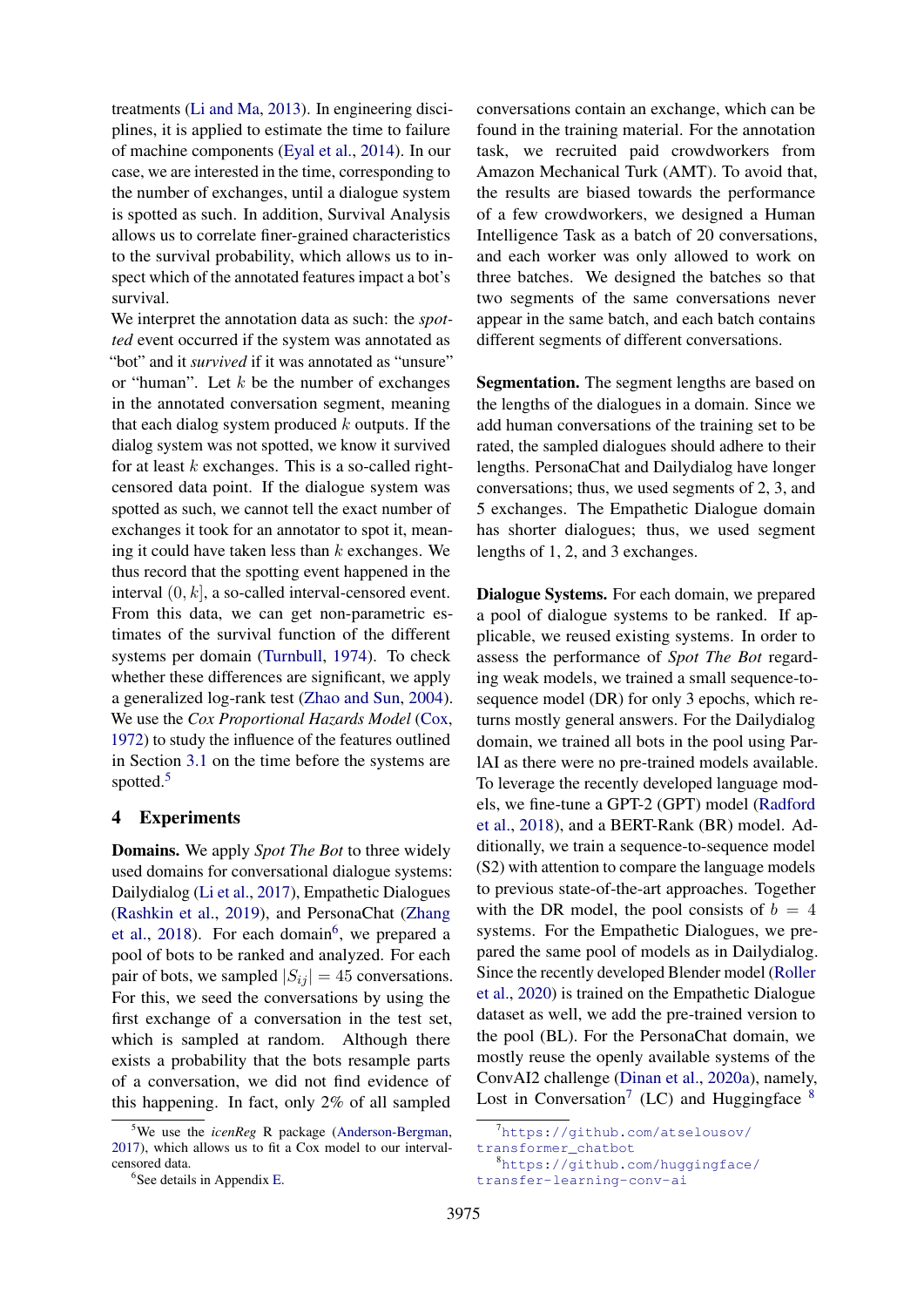(HF), which were the top-rated dialogue systems in the ConvAI2 challenge [\(Dinan et al.,](#page-9-3) [2020a\)](#page-9-3), as well as KVMemNN (KV), which served as the baseline. We also add the Blender model, which is also trained in this domain. In order to have more retrieval based systems, we train a BertRank (BR) model. Together with the DR model, the pool consists of  $b = 6$  different dialogue systems.

#### 4.1 Ranking Results

Table [1](#page-5-1) gives an overview of the win rates for each pair of bots and their ranking ranges. The Chisquare test computes the significance. For each domain, most pairwise win-rates are significant.

As expected, DR performs worst in all three do-

<span id="page-5-1"></span>

|                |                          |           |                | Dailydialog                 |           |      |      |              |
|----------------|--------------------------|-----------|----------------|-----------------------------|-----------|------|------|--------------|
|                | <b>GPT</b>               | <b>BR</b> | S <sub>2</sub> | DR                          |           |      | WR   | RANGE        |
| <b>GPT</b>     |                          | 0.67      | 0.77           | 0.93                        |           |      | 0.79 | (1,1)        |
| <b>BR</b>      | 0.33                     |           | 0.79           | 0.83                        |           |      | 0.65 | (1,2)        |
| S <sub>2</sub> | 0.23                     | 0.21      |                | 0.74                        |           |      | 0.39 | (3,3)        |
| DR             | 0.07                     | 0.17      | 0.26           |                             |           |      | 0.16 | (4,4)        |
|                |                          |           |                | <b>Empathetic Dialogues</b> |           |      |      |              |
|                | BL                       | <b>BR</b> | <b>GPT</b>     | S <sub>2</sub>              | DR        |      | WR   | <b>RANGE</b> |
| BL             |                          | 0.82      | 0.83           | 0.9                         | 0.94      |      | 0.87 | (1,1)        |
| <b>BR</b>      | 0.18                     | $\sim$    | 0.51           | 0.77                        | 0.93      |      | 0.59 | (2,3)        |
| <b>GPT</b>     | 0.17                     | 0.49      |                | 0.61                        | 0.73      |      | 0.50 | (2,3)        |
| S <sub>2</sub> | 0.10                     | 0.23      | 0.39           |                             | 0.63      |      | 0.33 | (4,4)        |
| DR             | 0.06                     | 0.07      | 0.27           | 0.37                        |           |      | 0.19 | (5,5)        |
|                |                          |           |                | PersonaChat                 |           |      |      |              |
|                | BL                       | LC        | <b>KV</b>      | HF                          | <b>BR</b> | DR   | WR   | <b>RANGE</b> |
| BL             | $\overline{\phantom{a}}$ | 0.56      | 0.68           | 0.72                        | 0.84      | 0.95 | 0.75 | $(1-1)$      |
| LC             | 0.44                     |           | 0.54           | 0.72                        | 0.75      | 0.89 | 0.69 | $(2-3)$      |
| <b>KV</b>      | 0.32                     | 0.46      |                | 0.77                        | 0.74      | 0.91 | 0.64 | $(2-3)$      |
| HF             | 0.28                     | 0.28      | 0.23           | $\overline{a}$              | 0.63      | 0.89 | 0.46 | $(4-4)$      |
| BR             | 0.16                     | 0.25      | 0.26           | 0.37                        |           | 0.75 | 0.35 | $(5-5)$      |
| DR             | 0.05                     | 0.11      | 0.09           | 0.11                        | 0.25      |      | 0.12 | $(6-6)$      |

Table 1: Win rates (WR) for each pair of systems for each of the three domains. The bold entries denote significance ( $p < 0.05$ ) computed with Chi-square test. The ranking ranges are computed using bootstrap sampling.

mains, which is due to its repetitive nature, which is exposed over the course of a dialogue. In the Dailydialog and the Empathetic Dialogues domains, the GPT2 and the BR models perform equally, i.e., they end up in the same cluster. In both domains, systems using pre-trained language models outperform the S2 model, which is learned from scratch, which aligns with the expectation of related findings. The BL model outperforms all other models in both the PersonaChat and Empathetic Dialogues domains, which is in line with the results presented

by the authors of the Blender model [\(Roller et al.,](#page-10-9) [2020\)](#page-10-9). Furthermore, the LC model is ranked very highly. This corresponds to the findings of the ConvAI2 challenge [\(Dinan et al.,](#page-9-3) [2020a\)](#page-9-3). However, in *Spot The Bot*, the KV is ranked much higher than the HF model, which is not in line with the ConvAI2 evaluation.

#### <span id="page-5-2"></span><span id="page-5-0"></span>4.2 Survival Analysis

|            | Dailydialog |                             |              |  |  |  |  |  |  |
|------------|-------------|-----------------------------|--------------|--|--|--|--|--|--|
|            | Fluency     | Specificity                 | Sensibleness |  |  |  |  |  |  |
| <b>GPT</b> | 0.69        | 0.55                        | 0.77         |  |  |  |  |  |  |
| <b>BR</b>  | 0.77        | 0.78                        | 0.62         |  |  |  |  |  |  |
| S2         | 0.31        | 0.52                        | 0.41         |  |  |  |  |  |  |
| DR         | 0.23        | 0.15                        | 0.20         |  |  |  |  |  |  |
|            |             | <b>Empathetic Dialogues</b> |              |  |  |  |  |  |  |
|            | Fluency     | Specificity                 | Sensibleness |  |  |  |  |  |  |
| BL.        | 0.84        | 0.79                        | 0.84         |  |  |  |  |  |  |
| <b>GPT</b> | 0.51        | 0.42                        | 0.49         |  |  |  |  |  |  |
| <b>BR</b>  | 0.60        | 0.65                        | 0.56         |  |  |  |  |  |  |
| S2         | 0.33        | 0.47                        | 0.39         |  |  |  |  |  |  |
| DR         | 0.21        | 0.17                        | 0.21         |  |  |  |  |  |  |
|            |             | PersonaChat                 |              |  |  |  |  |  |  |
|            | Fluency     | Specificity                 | Sensibleness |  |  |  |  |  |  |
| BL.        | 0.73        | 0.74                        | 0.73         |  |  |  |  |  |  |
| LC         | 0.56        | 0.54                        | 0.62         |  |  |  |  |  |  |
| KV         | 0.61        | 0.63                        | 0.58         |  |  |  |  |  |  |
| ΗF         | 0.46        | 0.46                        | 0.47         |  |  |  |  |  |  |
| <b>BR</b>  | 0.48        | 0.44                        | 0.43         |  |  |  |  |  |  |
| DR         | 0.16        | 0.19                        | 0.16         |  |  |  |  |  |  |

Table 2: Per feature win-rate of the different systems over all domains. Bold numbers indicate that the feature has a significant influence on system survival according to a Cox model.

Figure [2](#page-6-0) shows the survival functions for the three domains. The survival rates produce the same rankings as those from pairwise win rates reported in Table [1,](#page-5-1) except for the Empathetic Dialogues domain, where GPT and BR switch places. Importantly, the distinction between these two is not significant in any of the rankings. Further non-significant differences within the Survival Analysis are S2 and DR in the Empathetic Dialogues domain, BR and S2 in the Dailydialog domain, and LC and KV in the PersonaChat domain. All other pairwise comparisons of survival curves are significant with  $p < 0.05$  after correction for multiple comparisons.

Feature Influence. For each of the three features – fluency, specificity, and sensibleness – annotators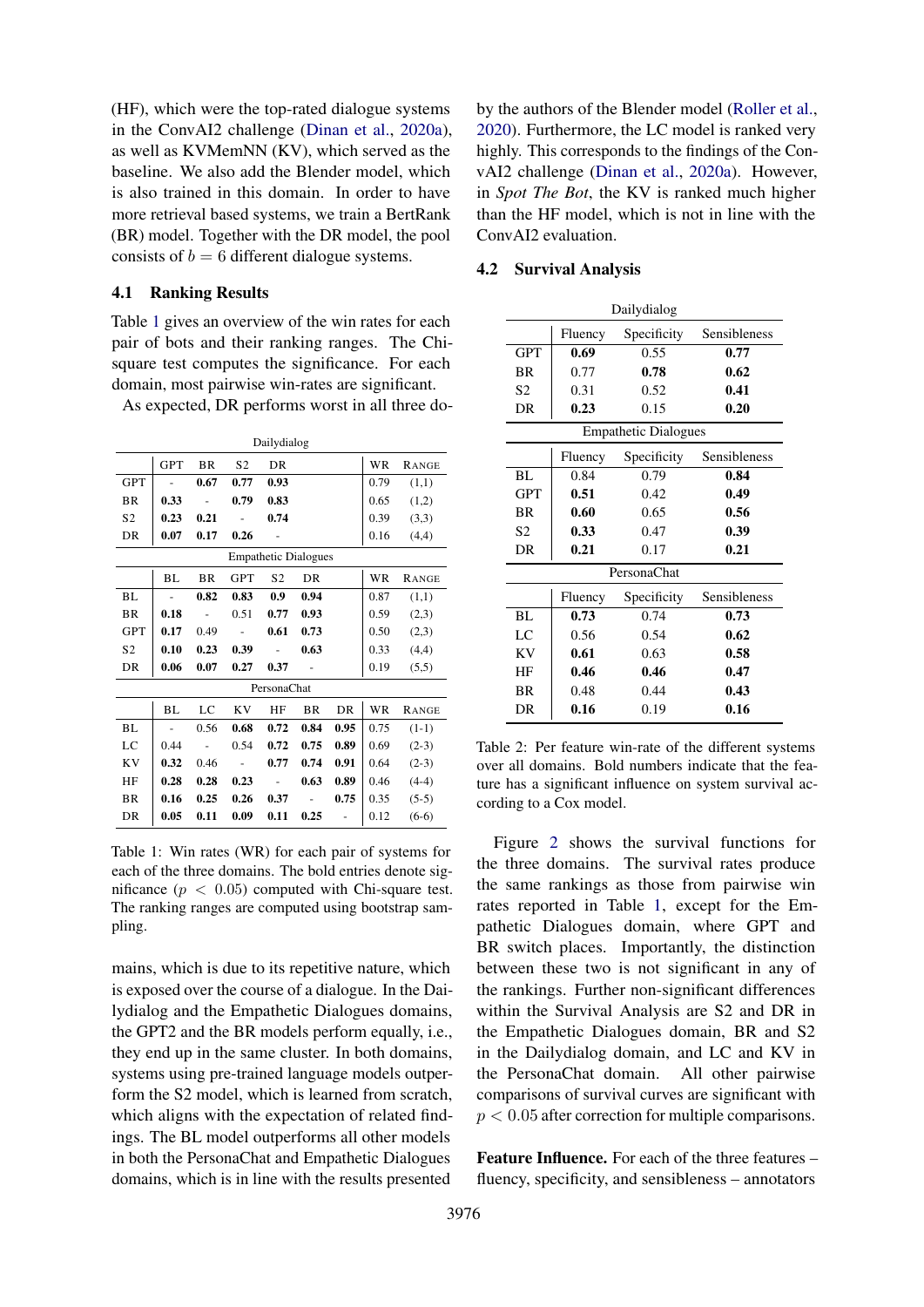<span id="page-6-0"></span>

Figure 2: Survival function per system estimated for each domain.

have to specify whether one entity performed better, the same, or worse than the other. We encode this information as 1, 0, and  $-1$  respectively and fit a Cox proportional hazards model [\(Cox,](#page-8-6) [1972\)](#page-8-6) for every system independently with the features as covariates.

The numerical entries in Table [2](#page-5-2) refer to the perfeature win-rate of each bot, which is computed analogously to Equation [1](#page-3-4) using the feature annotations directly. Bold entries in Table [2](#page-5-2) show which features have a significant influence on the system being spotted. All significant effects go in the intuitive direction, meaning that a higher feature value leads to longer survival. For example, for the DR model, the fluency feature is significant across all three domains, and together with its low fluency win rate, we can deduce that it is often spotted due to its low fluency. Sensibleness seems to be an important feature across the board, meaning that in general, bots can be spotted due to inappropriate, nonsensical answers or hide if they respond in a suitable manner. Interestingly, specificity seems to be mostly unimportant, which could be due to either the bots not being noticeably unspecific, or it being an irrelevant feature for the chosen domains.

#### 5 Discussion

## 5.1 On Inter-Annotator Agreement

The robustness of the evaluation of chatbots is often hampered by inter-annotator agreement (IAA) [\(Gandhe and Traum,](#page-9-17) [2016\)](#page-9-17). Measuring and reporting IAA is not yet a standard practice in evaluating chatbots [\(Amidei et al.,](#page-8-0) [2019a\)](#page-8-0), and producing annotations with high IAA on open-domain conversations is prone to be impeded by subjective interpretation of feature definitions and idiosyncratic annotator behavior [\(Bishop and Herron,](#page-8-8) [2015\)](#page-8-8). In our setting, annotator disagreement on a bot's human-like behavior can be interpreted as a *feature* of a bot's performance: A bot that manages to fool

one of two annotators into believing it is human can be said to have performed better than a bot that does not manage to fool any annotator.

To analyze the annotator agreement in this light, we calculate per bot and label the percentage of cases where both annotators annotate the label if one of them does. Given three labels (*human, bot, unsure*), the chance for random agreement is 0.33. The results averaged over all investigated domains and segment lengths per bot, are shown in Table [3.](#page-6-1) [9](#page-6-2)

<span id="page-6-1"></span>The results confirm that the bots that rank high

| label      | bot ↓ | human ↑ | unsure |
|------------|-------|---------|--------|
| human      | 0.33  | 0.84    | 0.15   |
| BL.        | 0.38  | 0.65    | 0.14   |
| LC         | 0.60  | 0.52    | 0.10   |
| <b>GPT</b> | 0.65  | 0.48    | 0.15   |
| HF         | 0.70  | 0.41    | 0.10   |
| KV         | 0.64  | 0.49    | 0.08   |
| <b>BR</b>  | 0.74  | 0.39    | 0.15   |
| DR         | 0.85  | 0.29    | 0.17   |
|            |       |         |        |

Table 3: Annotator agreement on labels.

based on win rates and in the survival analysis (BL, GPT, LC) obtain the highest agreement on the *human* label and lowest agreement on the *bot* label. Conversely, the DR system obtains the highest agreement when being identified as a bot, and lowest when it is perceived as a human.

This analysis suggests that our experiments' results do not stem from a random agreement between the annotators, i.e., the annotations of the best and worst-performing systems show agreement distinctly higher than chance regarding the respective labels.

<span id="page-6-2"></span><sup>&</sup>lt;sup>9</sup>We also analyzed agreement per segment length and domain but found no significant difference to averaging agreement over domains and segment lengths.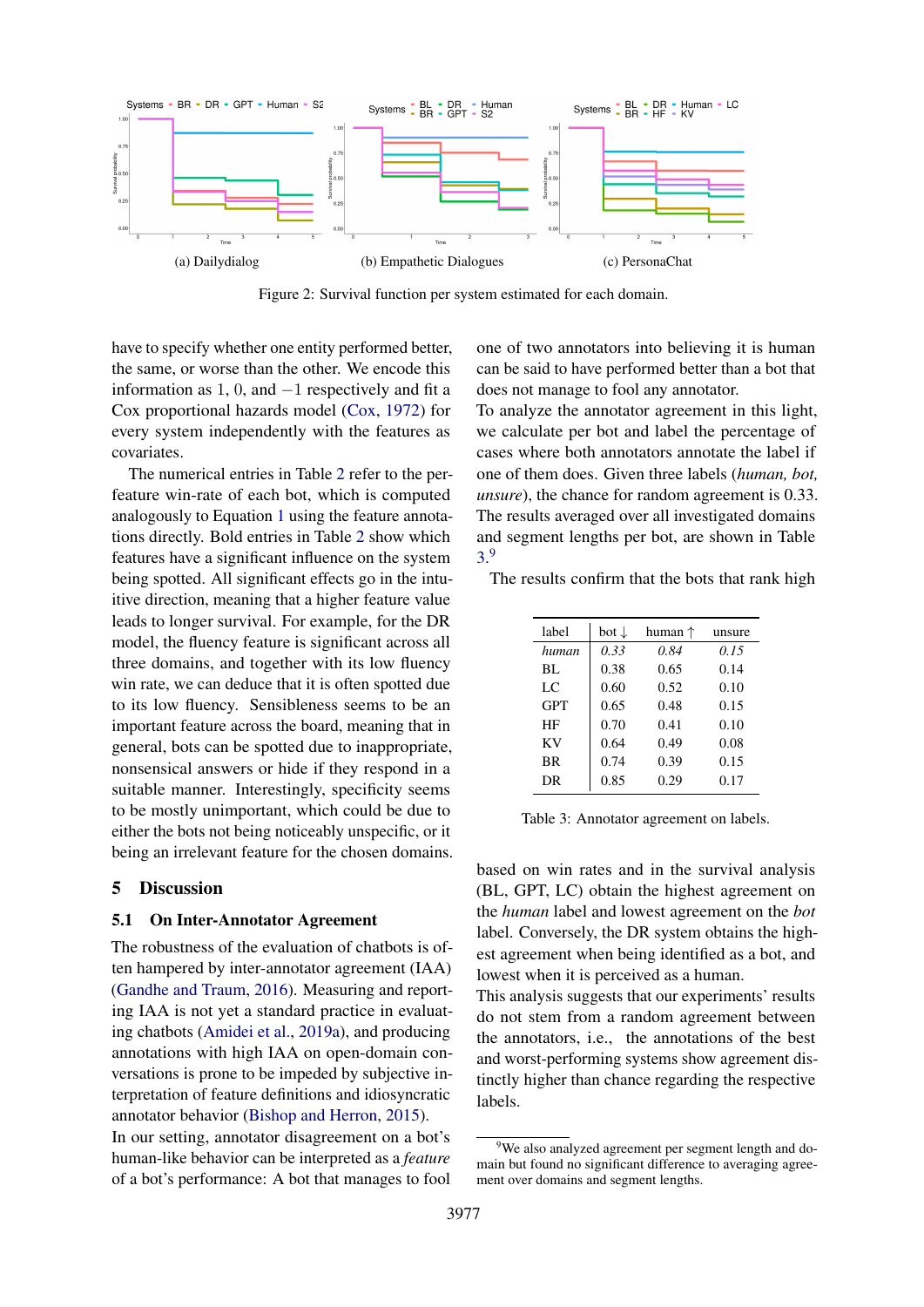## 5.2 On Reliability

One key requirement for an evaluation procedure is that repeated executions of the procedure result in the same outcome. We measure how many pairwise conversations between two bots are needed to guarantee a stable ranking. That is, what is the lower bound to  $|S_{ij}|$  so that the ranking is stable. For each  $|S_{ij}| \in \{3...45\}$ , we randomly sample  $|S_{ij}|$ conversation for each pair and compute the ranking. We repeat this subsampling procedure 1000 times and measure the minimum  $|S_{ij}|$  that guarantees the same ranking in at least 95% of cases. Figure [3a](#page-7-0)

<span id="page-7-0"></span>



(b) Leave-one-out Experiment.

Figure 3: Ranking stability experiments.The x-axis denotes the number of pairwise conversations between two bots. The y-axis denotes the rate at which the same ranking is achieved across 1000 repetitions. The horizontal line denotes the 95% mark. In the lower Figure, we show the experiments for the PersonaChat domain, when leaving one system out.

shows for each  $|S_{ij}| \in \{3...45\}$  the proportion of times in which the most frequent ranking occurred. For the Dailydialog domain,  $|S_{ij}| = 33$  pairwise conversations are enough to guarantee a stable ranking. In the other two domains, this value is reached with over 40 pairwise dialogues.

A more in-depth analysis reveals that ranking stability depends on the significance of pairwise comparisons. For instance, in the PersonaChat domain, the KV and LC systems are not significantly different, which leads to two different rankings depending on the subsampling: in the first, KV and LC are in the same cluster, and in the second, LC and KV are

in separate clusters, with LC being on top. Thus, removing either of them from the pool would yield a more stable ranking. To investigate this further, we applied a leave-one-out stability analysis. More precisely, we applied the analysis on  $B \setminus \{sys_i\},\$ where  $sys_i \in B$ . Figure [3b](#page-7-0) shows the result of the leave-one-out stability analysis. When leaving one between LC or KV out, the stability is achieved with 25 pairwise dialogues. When removing one of the other systems, the stability is reached with at least 40 dialogues. Thus, the number of pairwise bot-bot chats needed for *Spot the Bot* evaluation depends on the pool of bots to be evaluated and should be determined empirically.

# 5.3 On Time Efficiency

Evaluation methods, which are costly and take up a long time, slow down the development cycle of dialogue systems. *Spot The Bot* brings down the cost and time effort compared to other methods. In

<span id="page-7-1"></span>

| <b>DOMAIN</b>               | Annotation<br>Time (Sec) | Time per<br>Conversation (Sec) |
|-----------------------------|--------------------------|--------------------------------|
| DAILYDIALOG                 | 26                       | 153                            |
| <b>EMPATHETIC DIALOUGES</b> | 18                       | 136                            |
| PERSONACHAT                 | 24                       | 238                            |

Table 4: Overview of time efficiency in Seconds. Spot The Bot annotation versus creating human-bot conversations.

Table [4](#page-7-1) the mean time per annotation is displayed. For the Dailydialog and PersonaChat domain, the average annotation time is at around 25 seconds. For the Empathetic Dialogues, it is at 18 seconds, which is due to the shorter dialogues. We compare this to the time to create conversations between humans and bots. We recruited three dialogue system experts from our lab to interact with the systems. Each expert created 5 conversations with each system. The average times do not take into account the time needed to instruct the experts. For the Dailydialog and Empathetic Dialogues domains, it takes over 2 Minutes per conversation.

For PersonaChat, the time increased to almost 4 minutes. Similarly to our experts, the average time for a human-bot conversation in the wild evaluation of the ConvAI2 challenge<sup>[10](#page-7-2)</sup> also lies at 4 minutes<sup>[11](#page-7-3)</sup>. Considering the 100 dialogues per system used in ConvAI, the evaluation time would be 2,000 minutes per system. In Spot the Bot, 40 annotations times 24 seconds mean 16 minutes per pair

 $11$ We consider only conversations that have at least 10 turns, which is comparable to the setting of our experts.

<span id="page-7-3"></span><span id="page-7-2"></span><sup>10</sup>http://convai.io/data/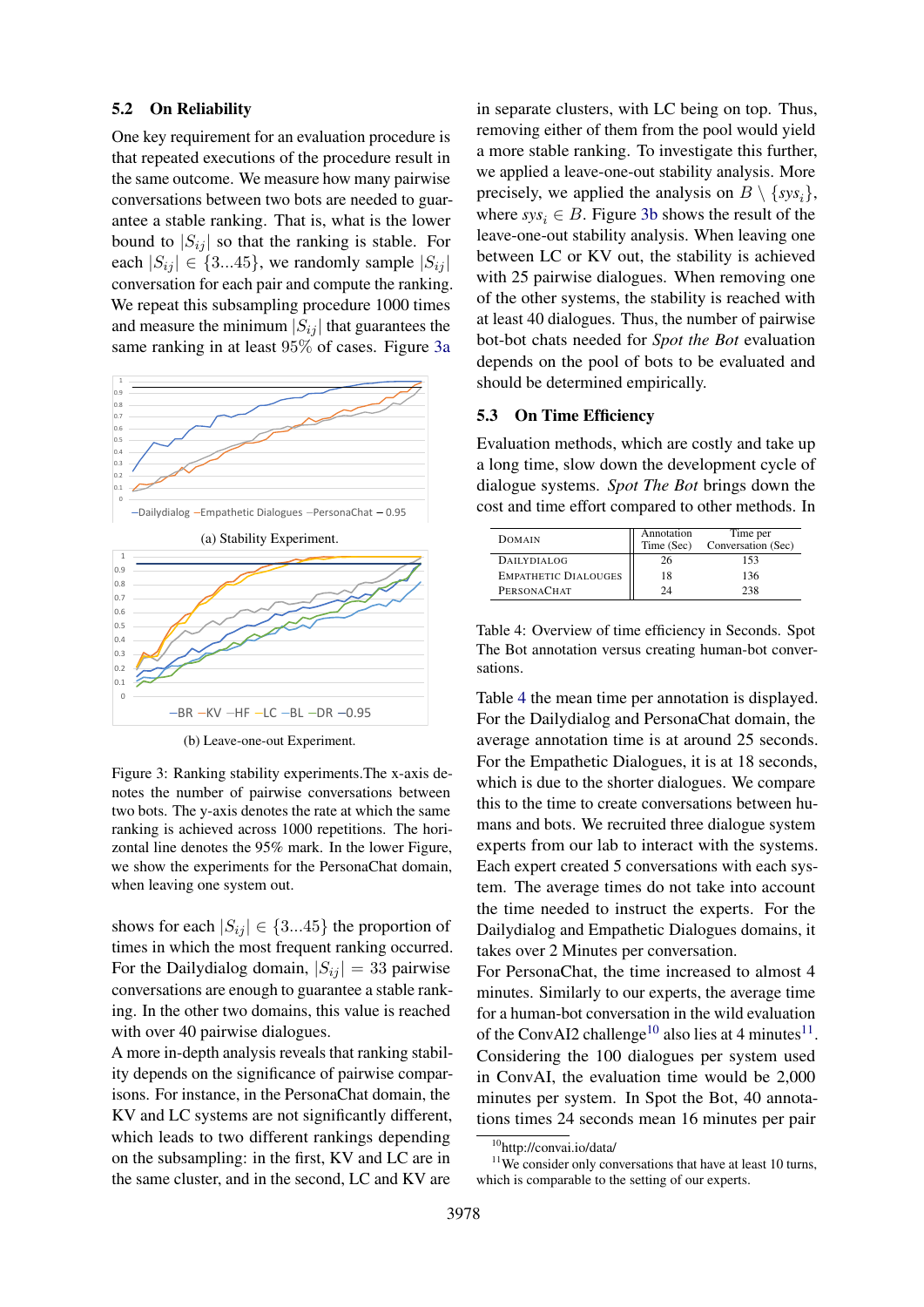of systems. Assuming a comparison between 5 systems, an approach based on human-bot annotations such as ConvAI would require 20 thousand minutes, while Spot the Bot would do with 0,16 thousand minutes $12$ .

Concerning other methods based on self-talk, ACUTE-EVAL did not report the time per annotation, but they reported the time required to achieve significant results in PersonaChat, which is close to 30 minutes. Our method requires only 16 minutes (with 40 annotations). Thus, *Spot The Bot* increases the annotation speed while reducing the human raters' mental strain.

# 6 Conclusion

In this work, we introduced *Spot The Bot*, a robust and time-efficient approach for evaluating conversational dialogue systems. It is based on conversations between bots rated by humans with respect to the bots' ability to mimic human behavior. We show that *Spot The Bot* yields robust and significant results while reducing the evaluation time compared to other evaluation frameworks. A team of researchers who would like to benchmark their system against four competing chatbots could do that for the cost of fewer than 3 hours of crowdsourced annotations. Spot the Bot facilitates developers making real progress based on frequent manual evaluations data, avoiding the use of noisy automatic metrics or once-in-a-year costly manual evaluations. We make the framework as well as the data publicly available.

# Acknowledgments

This work has been partially funded by the LIH-LITH project supported by the EU ERA-Net CHIST-ERA; the Swiss National Science Foundation [20CH21 174237]; the Agencia Estatal de Investigacion (AEI, Spain) projects PCIN-2017-118 ´ and PCIN-2017-085; Basque Government IT1343- 19.Jon Ander Campos enjoys a doctoral grant from the Spanish MECD.

# **References**

<span id="page-8-4"></span>Daniel Adiwardana, Minh-Thang Luong, David R So, Jamie Hall, Noah Fiedel, Romal Thoppilan, Zi Yang, Apoorv Kulshreshtha, Gaurav Nemade, Yifeng Lu, et al. 2020. Towards a human-like open-domain chatbot. *arXiv preprint arXiv:2001.09977*.

- <span id="page-8-0"></span>Jacopo Amidei, Paul Piwek, and Alistair Willis. 2019a. Agreement is overrated: A plea for correlation to assess human evaluation reliability. In *Proceedings of the 12th International Conference on Natural Language Generation*, pages 344–354.
- <span id="page-8-1"></span>Jacopo Amidei, Paul Piwek, and Alistair Willis. 2019b. The use of rating and Likert scales in natural language generation human evaluation tasks: A review and some recommendations. In *Proceedings of the 12th International Conference on Natural Language Generation*, pages 397–402, Tokyo, Japan. Association for Computational Linguistics.
- <span id="page-8-7"></span>Clifford Anderson-Bergman. 2017. [icenReg: Regres](https://doi.org/10.18637/jss.v081.i12)[sion Models for Interval Censored Data in R.](https://doi.org/10.18637/jss.v081.i12) *Journal of Statistical Software, Articles*, 81(12):1–23.
- <span id="page-8-3"></span>Emily Bender and Alexander Koller. 2020. Climbing towards NLU: On meaning, form, and understanding in the age of data. In *Proceedings of the 58th Annual Meeting of the Association for Computational Linguistics*.
- <span id="page-8-8"></span>Phillip A Bishop and Robert L Herron. 2015. Use and misuse of the Likert item responses and other ordinal measures. *International journal of exercise science*, 8(3):297.
- <span id="page-8-11"></span>Piotr Bojanowski, Edouard Grave, Armand Joulin, and Tomas Mikolov. 2017. [Enriching word vectors with](https://doi.org/10.1162/tacl_a_00051) [subword information.](https://doi.org/10.1162/tacl_a_00051) *Transactions of the Association for Computational Linguistics*, 5:135–146.
- <span id="page-8-5"></span>Ondřej Bojar, Christian Buck, Chris Callison-Burch, Christian Federmann, Barry Haddow, Philipp Koehn, Christof Monz, Matt Post, Radu Soricut, and Lucia Specia. 2013. [Findings of the 2013 Work](https://www.aclweb.org/anthology/W13-2201)[shop on Statistical Machine Translation.](https://www.aclweb.org/anthology/W13-2201) In *Proceedings of the Eighth Workshop on Statistical Machine Translation*, pages 1–44, Sofia, Bulgaria. Association for Computational Linguistics.
- <span id="page-8-10"></span>Kyunghyun Cho, Bart van Merrienboer, Dzmitry Bah- ¨ danau, and Yoshua Bengio. 2014. [On the properties](https://doi.org/10.3115/v1/W14-4012) [of neural machine translation: Encoder–decoder ap](https://doi.org/10.3115/v1/W14-4012)[proaches.](https://doi.org/10.3115/v1/W14-4012) In *Proceedings of SSST-8, Eighth Workshop on Syntax, Semantics and Structure in Statistical Translation*, pages 103–111, Doha, Qatar. Association for Computational Linguistics.
- <span id="page-8-6"></span>D. R. Cox. 1972. [Regression Models and Life-Tables.](http://www.jstor.org/stable/2985181) *Journal of the Royal Statistical Society. Series B (Methodological)*, 34(2):187–220.
- <span id="page-8-2"></span>Jan Deriu and Mark Cieliebak. 2019. [Towards a metric](https://doi.org/10.18653/v1/W19-8654) [for automated conversational dialogue system evalu](https://doi.org/10.18653/v1/W19-8654)[ation and improvement.](https://doi.org/10.18653/v1/W19-8654) In *Proceedings of the 12th International Conference on Natural Language Generation*, pages 432–437, Tokyo, Japan. Association for Computational Linguistics.

<span id="page-8-9"></span><sup>&</sup>lt;sup>12</sup>The amount of time needed by ConvAI grows linearly with the number of systems, while Spot the Bot (and ACUTE-EVAL) would grow quadratically. A pool of five systems seems reasonable for a research team, but even for larger pools (up to 51 systems) *Spot the Bot* is still more efficient.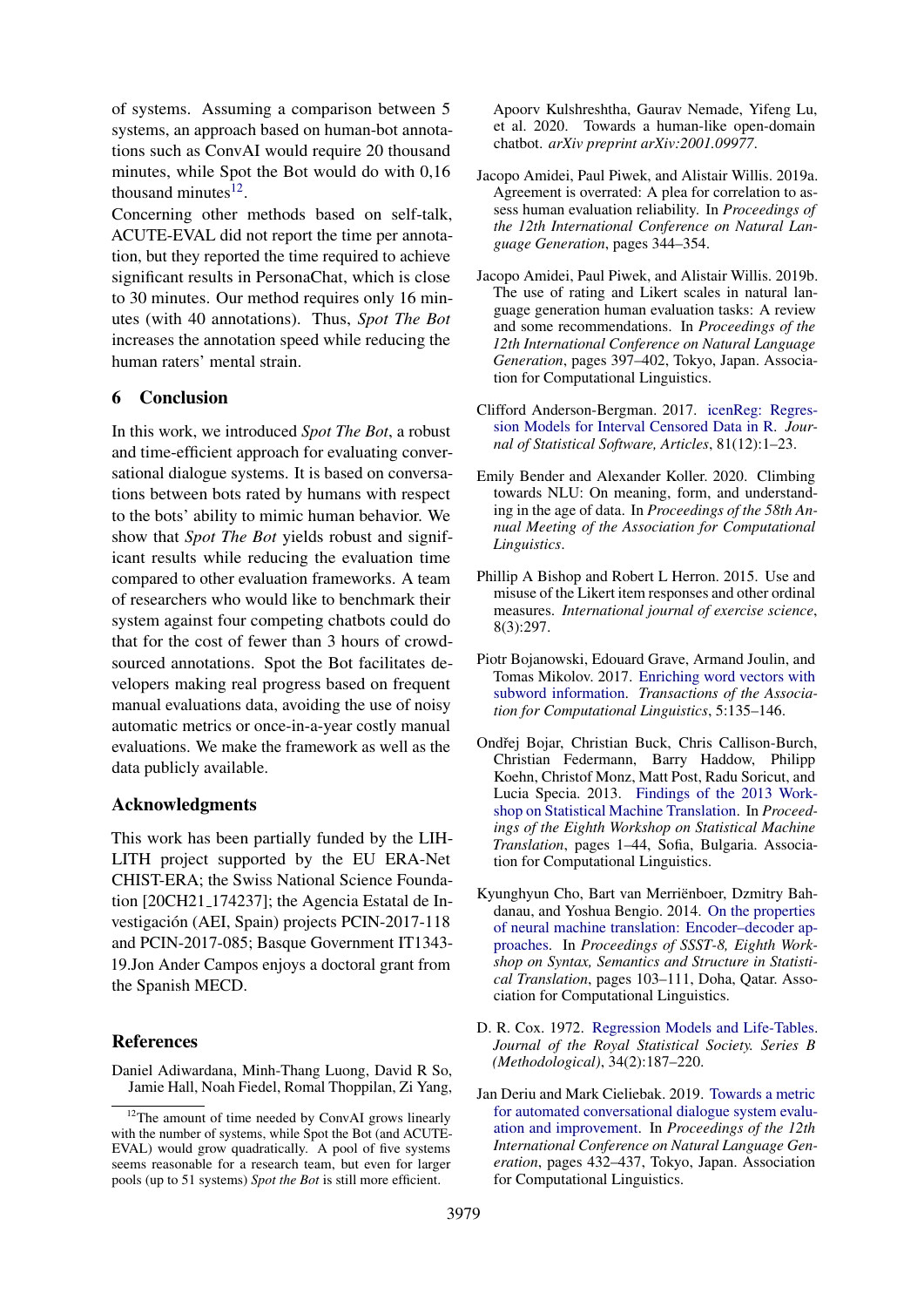- <span id="page-9-4"></span>Jan Deriu, Alvaro Rodrigo, Arantxa Otegi, Guillermo Echegoyen, Sophie Rosset, Eneko Agirre, and Mark Cieliebak. 2020. [Survey on evaluation methods for](https://doi.org/10.1007/s10462-020-09866-x) [dialogue systems.](https://doi.org/10.1007/s10462-020-09866-x) *Artificial Intelligence Review*.
- <span id="page-9-3"></span>Emily Dinan, Varvara Logacheva, Valentin Malykh, Alexander Miller, Kurt Shuster, Jack Urbanek, Douwe Kiela, Arthur Szlam, Iulian Serban, Ryan Lowe, Shrimai Prabhumoye, Alan W. Black, Alexander Rudnicky, Jason Williams, Joelle Pineau, Mikhail Burtsev, and Jason Weston. 2020a. The second conversational intelligence challenge (convai2). In *The NeurIPS '18 Competition*, pages 187–208, Cham. Springer International Publishing.
- <span id="page-9-9"></span>Emily Dinan, Varvara Logacheva, Valentin Malykh, Alexander Miller, Kurt Shuster, Jack Urbanek, Douwe Kiela, Arthur Szlam, Iulian Serban, Ryan Lowe, Shrimai Prabhumoye, Alan W. Black, Alexander Rudnicky, Jason Williams, Joelle Pineau, Mikhail Burtsev, and Jason Weston. 2020b. The second conversational intelligence challenge (convai2). In *The NeurIPS '18 Competition*, pages 187–208, Cham. Springer International Publishing.
- <span id="page-9-11"></span>Ondřej Dušek, Jekaterina Novikova, and Verena Rieser. 2018. [Findings of the E2E NLG challenge.](https://doi.org/10.18653/v1/W18-6539) In *Proceedings of the 11th International Conference on Natural Language Generation*, pages 322–328, Tilburg University, The Netherlands. Association for Computational Linguistics.
- <span id="page-9-14"></span>A. Eyal, L. Rokach, M. Kalech, O. Amir, R. Chougule, R. Vaidyanathan, and K. Pattada. 2014. Survival analysis of automobile components using mutually exclusive forests. *IEEE Transactions on Systems, Man, and Cybernetics: Systems*, 44(2):246–253.
- <span id="page-9-5"></span>Michel Galley, Chris Brockett, Xiang Gao, Bill Dolan, and Jianfeng Gao. 2018. End-to-end conversation modeling : Moving beyond chitchat dstc 7 task 2 description  $(v 1.0)$ .
- <span id="page-9-17"></span>Sudeep Gandhe and David Traum. 2016. A semi-automated evaluation metric for dialogue model coherence. In *Situated Dialog in Speech-Based Human-Computer Interaction*, pages 217– 225. Springer.
- <span id="page-9-7"></span>Asma Ghandeharioun, Judy Hanwen Shen, Natasha Jaques, Craig Ferguson, Noah Jones, Agata Lapedriza, and Rosalind Picard. 2019. Approximating interactive human evaluation with self-play for open-domain dialog systems. In *Advances in Neural Information Processing Systems*, pages 13658– 13669.
- <span id="page-9-12"></span>Ralf Herbrich, Tom Minka, and Thore Graepel. 2006. TrueSkillTM: A Bayesian Skill Rating System. In *Proceedings of the 19th International Conference on Neural Information Processing Systems*, NIPS'06, page 569–576, Cambridge, MA, USA. MIT Press.
- <span id="page-9-19"></span>Diederik P Kingma and Jimmy Ba. 2014. Adam: A method for stochastic optimization. *arXiv preprint arXiv:1412.6980*.
- <span id="page-9-8"></span>Chris van der Lee, Albert Gatt, Emiel van Miltenburg, Sander Wubben, and Emiel Krahmer. 2019. Best practices for the human evaluation of automatically generated text. In *Proceedings of the 12th International Conference on Natural Language Generation*, pages 355–368, Tokyo, Japan. Association for Computational Linguistics.
- <span id="page-9-13"></span>Jialiang Li and Shuangge Ma. 2013. *Survival analysis in medicine and genetics*. CRC Press.
- <span id="page-9-6"></span>Jiwei Li, Michel Galley, Chris Brockett, Georgios Spithourakis, Jianfeng Gao, and Bill Dolan. 2016. [A](https://doi.org/10.18653/v1/P16-1094) [persona-based neural conversation model.](https://doi.org/10.18653/v1/P16-1094) In *Proceedings of the 54th Annual Meeting of the Association for Computational Linguistics (Volume 1: Long Papers)*, pages 994–1003, Berlin, Germany. Association for Computational Linguistics.
- <span id="page-9-10"></span>Margaret Li, Jason Weston, and Stephen Roller. 2019. [Acute-eval: Improved dialogue evaluation with opti](https://arxiv.org/abs/1909.03087)[mized questions and multi-turn comparisons.](https://arxiv.org/abs/1909.03087)
- <span id="page-9-15"></span>Yanran Li, Hui Su, Xiaoyu Shen, Wenjie Li, Ziqiang Cao, and Shuzi Niu. 2017. [DailyDialog: A manu](https://www.aclweb.org/anthology/I17-1099)[ally labelled multi-turn dialogue dataset.](https://www.aclweb.org/anthology/I17-1099) In *Proceedings of the Eighth International Joint Conference on Natural Language Processing (Volume 1: Long Papers)*, pages 986–995, Taipei, Taiwan. Asian Federation of Natural Language Processing.
- <span id="page-9-0"></span>Chia-Wei Liu, Ryan Lowe, Iulian Serban, Mike Noseworthy, Laurent Charlin, and Joelle Pineau. 2016. [How NOT to evaluate your dialogue system: An](https://doi.org/10.18653/v1/D16-1230) [empirical study of unsupervised evaluation metrics](https://doi.org/10.18653/v1/D16-1230) [for dialogue response generation.](https://doi.org/10.18653/v1/D16-1230) In *Proceedings of the 2016 Conference on Empirical Methods in Natural Language Processing*, pages 2122–2132, Austin, Texas. Association for Computational Linguistics.
- <span id="page-9-1"></span>Ryan Lowe, Michael Noseworthy, Iulian Vlad Serban, Nicolas Angelard-Gontier, Yoshua Bengio, and Joelle Pineau. 2017. [Towards an automatic Tur](https://doi.org/10.18653/v1/P17-1103)[ing test: Learning to evaluate dialogue responses.](https://doi.org/10.18653/v1/P17-1103) In *Proceedings of the 55th Annual Meeting of the Association for Computational Linguistics (Volume 1: Long Papers)*, pages 1116–1126, Vancouver, Canada. Association for Computational Linguistics.
- <span id="page-9-18"></span>Thang Luong, Hieu Pham, and Christopher D. Manning. 2015. [Effective approaches to attention-based](https://doi.org/10.18653/v1/D15-1166) [neural machine translation.](https://doi.org/10.18653/v1/D15-1166) In *Proceedings of the 2015 Conference on Empirical Methods in Natural Language Processing*, pages 1412–1421, Lisbon, Portugal. Association for Computational Linguistics.
- <span id="page-9-2"></span>Shikib Mehri and Maxine Eskenazi. 2020. [Usr: An un](http://arxiv.org/abs/2005.00456)[supervised and reference free evaluation metric for](http://arxiv.org/abs/2005.00456) [dialog generation.](http://arxiv.org/abs/2005.00456)
- <span id="page-9-16"></span>Alec Radford, Jeffrey Wu, Rewon Child, David Luan, Dario Amodei, and Ilya Sutskever. 2018. [Language](https://d4mucfpksywv.cloudfront.net/better-language-models/language-models.pdf) [Models are Unsupervised Multitask Learners.](https://d4mucfpksywv.cloudfront.net/better-language-models/language-models.pdf)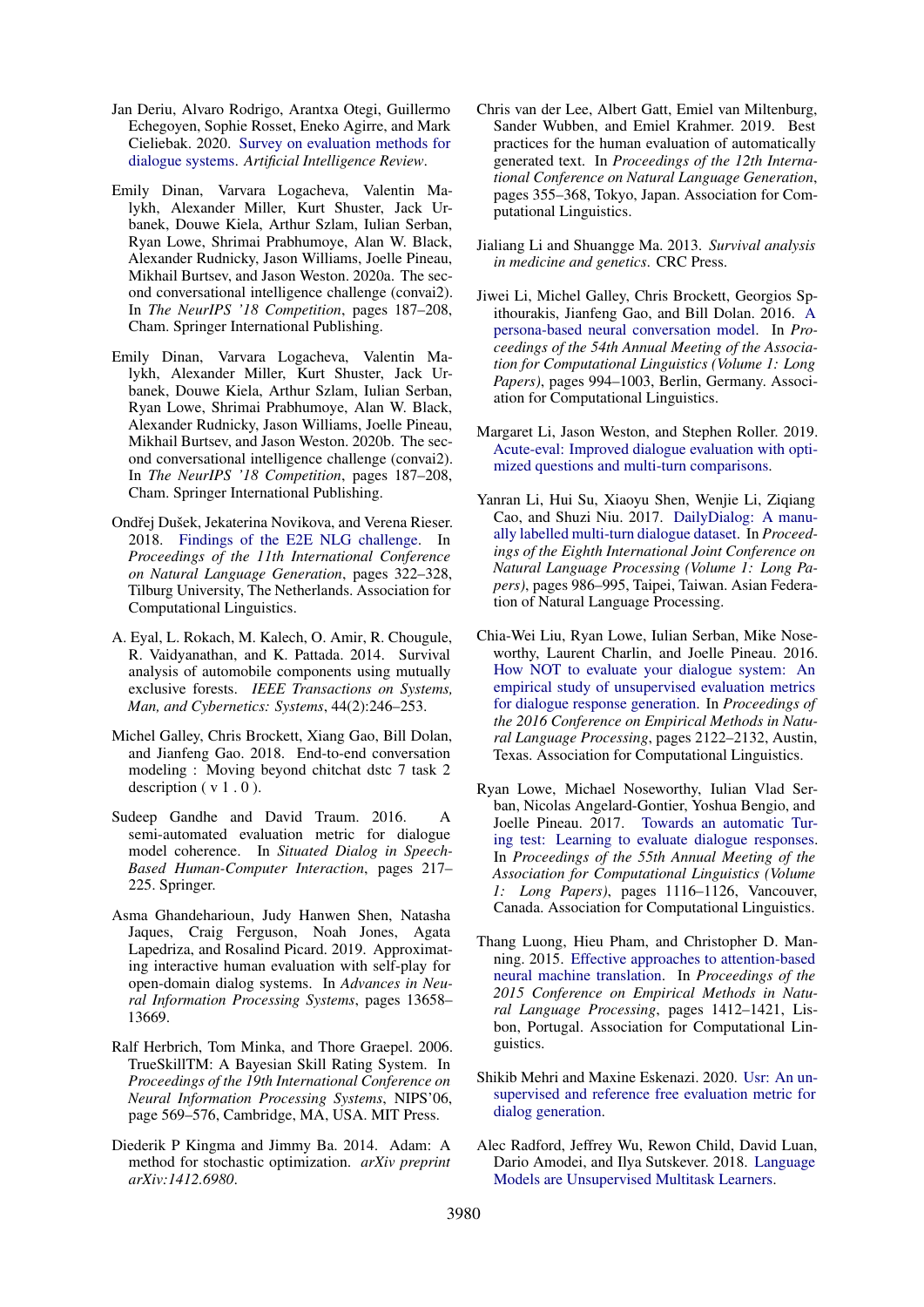- <span id="page-10-7"></span>Hannah Rashkin, Eric Michael Smith, Margaret Li, and Y-Lan Boureau. 2019. [Towards empathetic open](https://doi.org/10.18653/v1/P19-1534)[domain conversation models: A new benchmark and](https://doi.org/10.18653/v1/P19-1534) [dataset.](https://doi.org/10.18653/v1/P19-1534) In *Proceedings of the 57th Annual Meeting of the Association for Computational Linguistics*, pages 5370–5381, Florence, Italy. Association for Computational Linguistics.
- <span id="page-10-9"></span>Stephen Roller, Emily Dinan, Naman Goyal, Da Ju, Mary Williamson, Yinhan Liu, Jing Xu, Myle Ott, Kurt Shuster, Eric M Smith, et al. 2020. Recipes for building an open-domain chatbot. *arXiv preprint arXiv:2004.13637*.
- <span id="page-10-3"></span>Jost Schatzmann, Kark Weilhammer, Matt Stuttle, and Steve Young. 2006. [A survey of statistical user sim](https://search.proquest.com/docview/217517188?accountid=15920)[ulation techniques for reinforcement-learning of dia](https://search.proquest.com/docview/217517188?accountid=15920)[logue management strategies.](https://search.proquest.com/docview/217517188?accountid=15920) *The Knowledge Engineering Review*, 21(2):97–126.
- <span id="page-10-2"></span>Alexander Schmitt and Stefan Ultes. 2015. Interaction quality: Assessing the quality of ongoing spoken dialog interaction by experts—and how it relates to user satisfaction. *Speech Communication*, 74:12 – 36.
- <span id="page-10-0"></span>Abigail See, Stephen Roller, Douwe Kiela, and Jason Weston. 2019. [What makes a good conver](https://doi.org/10.18653/v1/N19-1170)[sation? how controllable attributes affect human](https://doi.org/10.18653/v1/N19-1170) [judgments.](https://doi.org/10.18653/v1/N19-1170) In *Proceedings of the 2019 Conference of the North American Chapter of the Association for Computational Linguistics: Human Language Technologies, Volume 1 (Long and Short Papers)*, pages 1702–1723, Minneapolis, Minnesota. Association for Computational Linguistics.
- <span id="page-10-4"></span>A. M. Turing. 1950. [Computing Machinery and Intelli](https://doi.org/10.1093/mind/LIX.236.433)[gence.](https://doi.org/10.1093/mind/LIX.236.433) *Mind*, LIX(236):433–460.
- <span id="page-10-5"></span>Bruce W. Turnbull. 1974. [Nonparametric Estimation](https://doi.org/10.1080/01621459.1974.10480146) [of a Survivorship Function with Doubly Censored](https://doi.org/10.1080/01621459.1974.10480146) [Data.](https://doi.org/10.1080/01621459.1974.10480146) *Journal of the American Statistical Association*, 69(345):169–173.
- <span id="page-10-1"></span>Anu Venkatesh, Chandra Khatri, Ashwin Ram, Fenfei Guo, Raefer Gabriel, Ashish Nagar, Rohit Prasad, Ming Cheng, Behnam Hedayatnia, Angeliki Metallinou, Rahul Goel, Shaohua Yang, and Anirudh Raju. 2018. [On evaluating and comparing open domain](http://arxiv.org/abs/1801.03625) [dialog systems.](http://arxiv.org/abs/1801.03625)
- <span id="page-10-8"></span>Saizheng Zhang, Emily Dinan, Jack Urbanek, Arthur Szlam, Douwe Kiela, and Jason Weston. 2018. [Per](https://doi.org/10.18653/v1/P18-1205)[sonalizing dialogue agents: I have a dog, do you](https://doi.org/10.18653/v1/P18-1205) [have pets too?](https://doi.org/10.18653/v1/P18-1205) In *Proceedings of the 56th Annual Meeting of the Association for Computational Linguistics (Volume 1: Long Papers)*, pages 2204– 2213, Melbourne, Australia. Association for Computational Linguistics.
- <span id="page-10-6"></span>Qiang Zhao and Jianguo Sun. 2004. [Generalized log](https://doi.org/10.1002/sim.1746)[rank test for mixed interval-censored failure time](https://doi.org/10.1002/sim.1746) [data.](https://doi.org/10.1002/sim.1746) *Statistics in Medicine*, 23(10):1621–1629.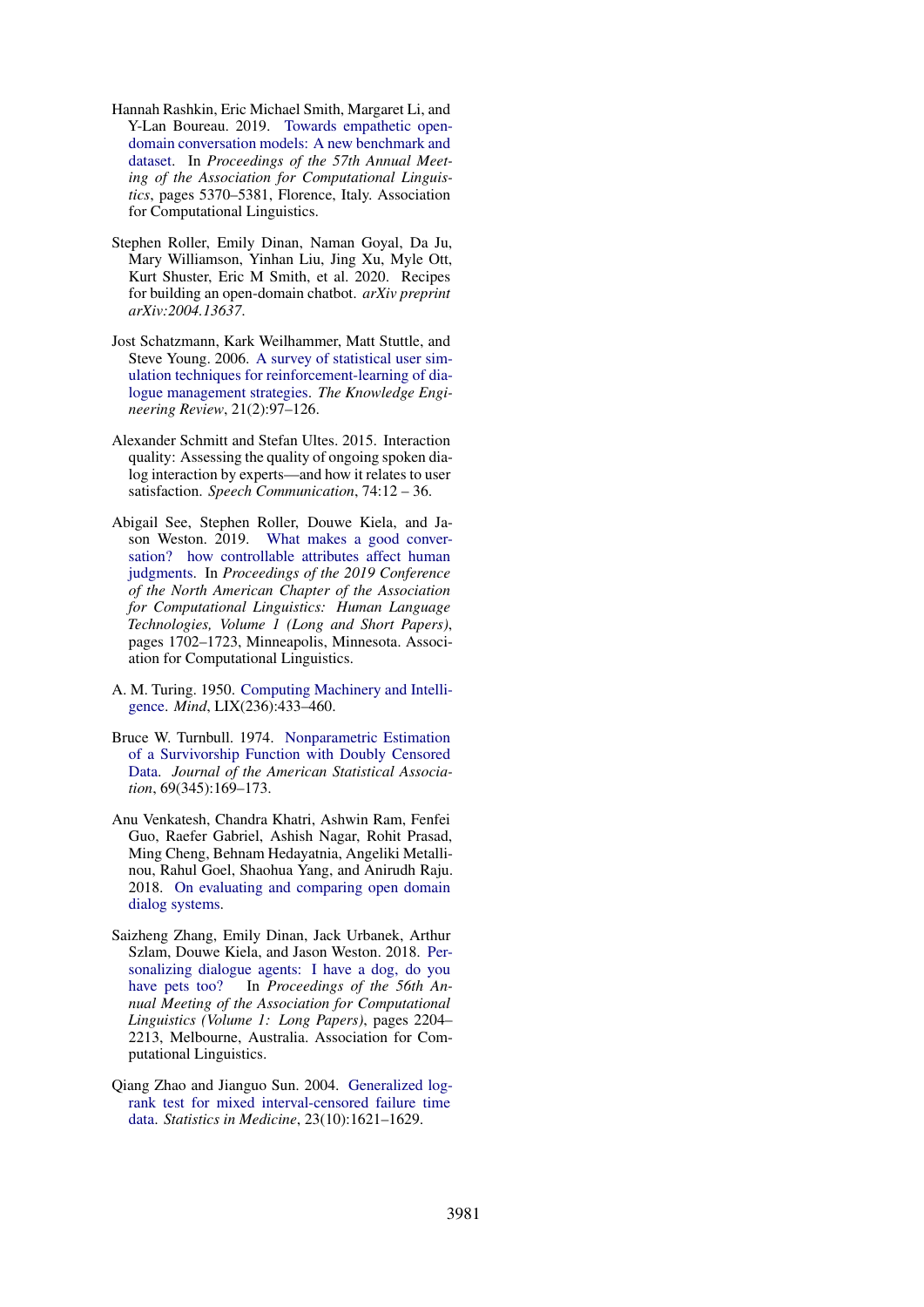#### A Annotation Tool

Figure [4](#page-12-1) shows the annotation tool. The annotator is presented with a segment of the conversation, with the first  $i$  exchanges. In the first step, the annotator needs to decide for both entities separately if they are human or not. If it is not yet possible to decide, the annotator can choose to state that they are undecided. In the second step, the annotators are asked to state which of the two entities performs better with respect to three different features: fluency, sensibleness, and specificity with the following definitions:

- Fluency: Which entities' language is more fluent and grammatically correct?
- Sensibleness: Which entities' responses are more sensible? If the answer seems confusing, illogical, contradictory, or factually wrong then it is NOT sensible.
- Specificity: Which entities' responses are more specific and explicit in the given context? An answer is specific if it can be given only in the current context.

# <span id="page-11-0"></span>B Gamification

As an alternative to the segmentation approach, we experimented with a gamified version of the annotation tool (see Figure [5\)](#page-12-2). In this version, the annotators were presented with the first turn of the conversation. At each point in time, they could choose whether to open the next turn or decide for an entity. If both decisions have been made, the annotators had to decide for the three aforementioned features, which entity performs better. The task was framed as a game, and the annotators received feedback in the form of a leaderboard. The score was a combination of the correctness (were the entities classified correctly) and a turn-penalty. That is, the more turns they opened, the lower the score. As an additional incentive, the winner was awarded a bonus payment. However, this approach resulted in unwanted behavior of the annotators. Some always decided after just one exchange, which leads to random annotations. Others opened the whole conversation first and then decided. To counteract these behaviors the tool needed a lot of fine-tuning, making the approach not reliable for practical use.

# C Experimental Setup

All the systems which we used were trained using the ParlAI system. We used the available models for the Lost in Conversation system, Blender, Huggingface system, and the KVMemNN. The other systems were trained using the ParlAI training functionality with the following hyperparameters. We trained all the models for 30 epochs. For all the Bert-Rank experiments, we used the Bi-Encoder and optimized the last four layers due to GPU restrictions. The GPT2 models were trained with the standard-setting. Due to GPU restrictions, we used the small version of the GPT2 model. The sequence-to-sequence model was trained with two layers of GRUs [\(Cho et al.,](#page-8-10) [2014\)](#page-8-10), each with 512 hidden units. We used the general attention mechanism [\(Luong et al.,](#page-9-18) [2015\)](#page-9-18) and used the Fast-Text word-embeddings[\(Bojanowski et al.,](#page-8-11) [2017\)](#page-8-11). We used the ADAM optimizer [\(Kingma and Ba,](#page-9-19) [2014\)](#page-9-19) with a learning rate of 0.001. For the small sequence-to-sequence model, we used a one layer GRU with 128 hidden units. We trained this model for only 3 epochs as we noted that after three epochs, it is able to generate the generic answers.

# D Feature Rankigns

<span id="page-11-1"></span>

|                | Dailydialog                 |           |                |                     |             |      |                 |              |  |  |
|----------------|-----------------------------|-----------|----------------|---------------------|-------------|------|-----------------|--------------|--|--|
|                | <b>GPT</b>                  | <b>BR</b> | S <sub>2</sub> | <b>DR</b>           |             |      | <b>WIN RATE</b> | RANGE        |  |  |
| <b>GPT</b>     |                             | 0.54      | 0.85           | 0.85                |             |      | 0.74            | (1,1)        |  |  |
| <b>BR</b>      | 0.46                        |           | 0.79           | 0.78                |             |      | 0.67            | (1,2)        |  |  |
| S <sub>2</sub> | 0.15                        | 0.21      |                | 0.64                |             |      | 0.33            | (3,3)        |  |  |
| DR             | 0.15                        | 0.22      | 0.36           |                     |             |      | 0.24            | (4,4)        |  |  |
|                | <b>Empathetic Dialogues</b> |           |                |                     |             |      |                 |              |  |  |
|                | BL                          | BR        | GPT            | S2                  | DR          |      | WIN RATE        | <b>RANGE</b> |  |  |
| BL             | ٠                           | 0.72      | 0.86           | 0.85                | 0.94        |      | 0.84            | (1,1)        |  |  |
| <b>BR</b>      | 0.28                        |           | 0.52           | 0.73                | 0.89        |      | 0.60            | (2,2)        |  |  |
| <b>GPT</b>     | 0.14                        | 0.48      |                | 0.68                | 75          |      | 0.51            | (2,3)        |  |  |
| S <sub>2</sub> | 0.15                        | 0.27      | 0.32           | $\bar{\phantom{a}}$ | 0.59        |      | 0.33            | (4,4)        |  |  |
| DR             | 0.06                        | 0.11      | 0.25           | 0.41                |             |      | 0.19            | (5,5)        |  |  |
|                |                             |           |                |                     | PersonaChat |      |                 |              |  |  |
|                | BL                          | <b>KV</b> | LC             | BR                  | HF          | DR   | <b>WIN RATE</b> | RANGE        |  |  |
| BL             |                             | 0.67      | 0.62           | 0.79                | 0.63        | 94   | 0.73            | $(1-1)$      |  |  |
| <b>KV</b>      | 0.33                        | ÷.        | 0.54           | 0.66                | 0.70        | 0.83 | 0.61            | $(2-3)$      |  |  |
| LC             | 0.38                        | 0.46      | $\sim$         | 0.52                | 0.60        | 0.83 | 0.56            | $(2-4)$      |  |  |
| <b>BR</b>      | 0.21                        | 0.34      | 0.48           | ÷                   | 0.61        | 0.78 | 0.48            | $(3-5)$      |  |  |
| HF             | 0.37                        | 0.30      | 0.40           | 0.39                |             | 0.82 | 0.45            | $(3-5)$      |  |  |
| <b>DR</b>      | 0.06                        | 0.17      | 0.17           | 0.22                | 0.18        |      | 0.16            | $(6-6)$      |  |  |

Table 5: Win rates for each pair of systems for each of the three domains. The bold entries denote significance  $(p < 0.05)$  computed with Chi-square test.

In Table [5,](#page-11-1) the win rates and rankings for the fluency feature are shown. For the PersonaChat domain, the ranking differs significantly from the bot detection, as KV, LC, BR, and HF are all in the same cluster. In Table [6](#page-12-3) the win rates for the Sensibleness and Specificity Average (SSA) are shown. A system wins if it is favored both in sensibleness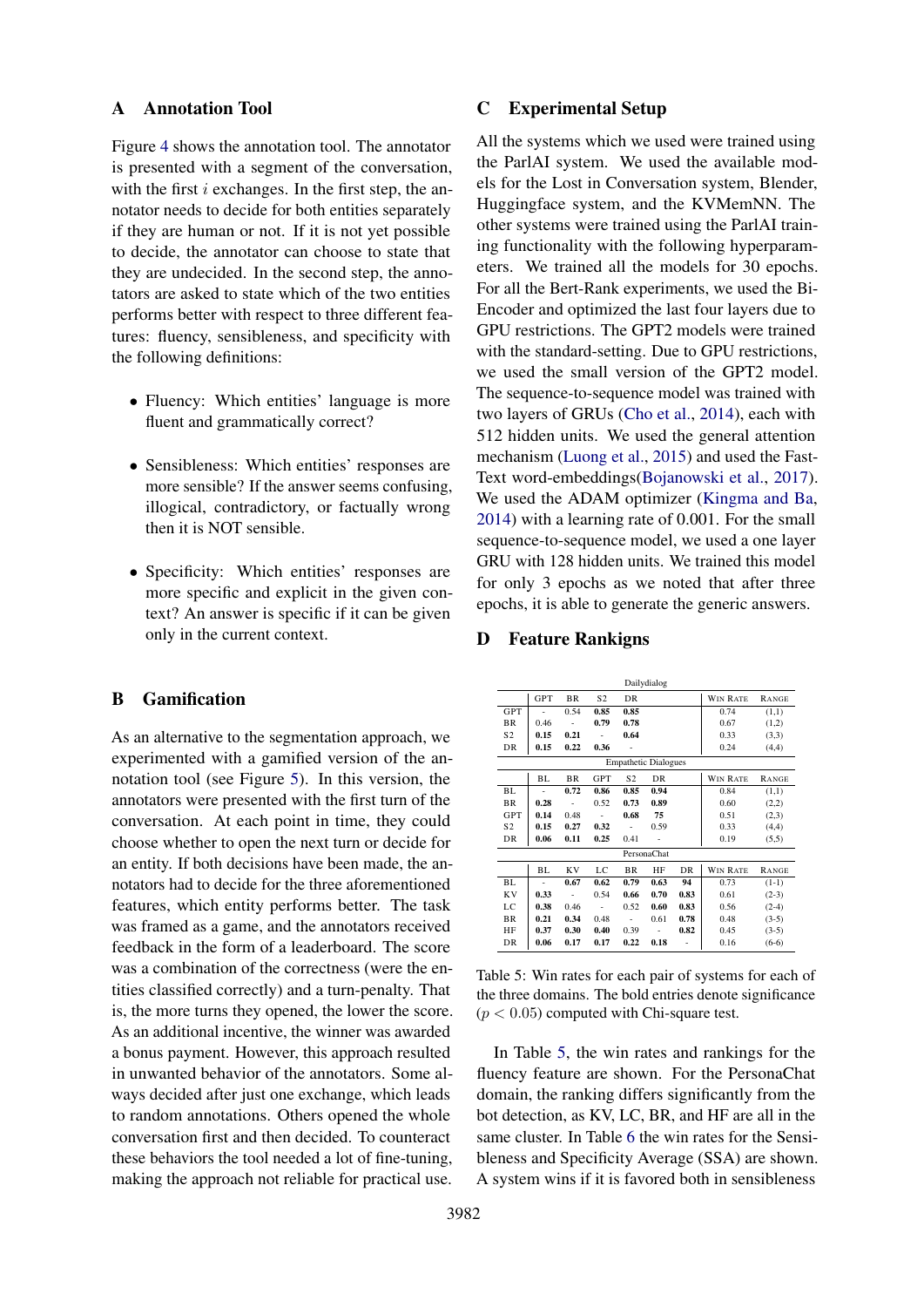<span id="page-12-1"></span>

| Required Worker ID                                                     |                                                  | - Conversation Progress | - Package Progress |            | - Amotated Packages | Required Worker ID                                        | - Conversation Progress                          |          | - Package Progress   |           | - Annotated Packages |
|------------------------------------------------------------------------|--------------------------------------------------|-------------------------|--------------------|------------|---------------------|-----------------------------------------------------------|--------------------------------------------------|----------|----------------------|-----------|----------------------|
| Annotator1                                                             | 73.333%                                          |                         | 0/15               | 0/3        |                     | Annotator1                                                | 73.333%                                          |          | 0/15                 |           | 0/3                  |
| Ø<br>Entity: 0                                                         |                                                  |                         |                    |            |                     | Entity: 0<br>g<br>do you know familiar persons ?          |                                                  |          |                      |           |                      |
| do you know familiar persons?<br>Entity: 1<br>hey, 2 people, and you ? |                                                  |                         |                    | Ø          |                     | Entity: 1<br>hey, 2 people . and you ?                    |                                                  |          |                      | 9         |                      |
| Ø<br>Entity: 0<br>I'm not                                              |                                                  |                         |                    |            |                     | Ē<br>Entity: 0<br>i'm not                                 |                                                  |          |                      | ********* |                      |
| Entity: 1<br>i have 5 sons . and you ?                                 |                                                  |                         |                    | Θ          |                     | Entity: 1<br>i have 5 sons . and you ?                    |                                                  |          |                      | g         |                      |
| g<br>Entity: 0                                                         | i do not drink, i drink a lot of mountain biking |                         |                    |            |                     | Entity: 0<br>Θ                                            | i do not drink, i drink a lot of mountain biking |          |                      |           |                      |
| Entity: 1<br>okay . are you male ?                                     |                                                  |                         |                    | Ø          |                     | Entity: 1<br>okay , are you male ?                        |                                                  |          |                      | g         |                      |
| g<br>Entity: 0<br>i am a female, i am a female                         |                                                  |                         |                    |            |                     | g<br>Entity: 0<br>i am a female , i am a female           |                                                  |          |                      |           |                      |
| Entity: 1<br>i coach little league basketbal                           |                                                  |                         |                    | Ø          |                     | Entity: 1<br>i coach little league basketball             |                                                  |          |                      | 9         |                      |
| Ø<br>Entity: 0                                                         | i like to go mountain bike and mountain biking   |                         |                    |            |                     | 9<br>Entity: 0                                            | i like to go mountain bike and mountain biking   |          |                      |           |                      |
| Entity: 1<br>what is your favourite colour ?                           |                                                  |                         |                    | Θ          |                     | Entity: 1<br>what is your favourite colour ?              |                                                  |          |                      | Θ         |                      |
| Ø<br>Entity: 0<br>ilike blue , reminds me of summer time               |                                                  |                         |                    |            |                     | g<br>Entity: 0<br>i like blue , reminds me of summer tim- |                                                  |          |                      |           |                      |
| Entity: 1<br>i like orange                                             |                                                  |                         |                    | ρ          |                     | Entity: 1<br>i like orange                                |                                                  |          |                      | 9         |                      |
| <b>Is Entity 0</b>                                                     |                                                  |                         | <b>Is Entity 1</b> |            |                     | Who perfromed better in:                                  |                                                  |          |                      |           |                      |
| HUMAN                                                                  | BOT                                              | <b>UNSURE</b>           | <b>HUMAN</b>       | <b>BOT</b> | <b>UNSURE</b>       | <b>Fluency:</b>                                           | Entity 0                                         | Entity 1 | No Difference        |           |                      |
| <b>SUBMIT</b>                                                          |                                                  |                         | <b>SUBMIT</b>      |            |                     | Sensibleness:                                             | Entity 0                                         | Entity 1 | <b>No Difference</b> |           |                      |
|                                                                        |                                                  |                         |                    |            |                     | <b>Specificity:</b>                                       | Entity 0                                         | Entity 1 | No Difference        |           |                      |

Figure 4: The annotation tool. Left is the decision about the nature of each entity. Right is the decision with regard to the features.

<span id="page-12-2"></span>

|              |                                                                                                                                      |                                                                                                            |                            |                                             | Spot The Bot |                                                       |                                                                                                                          |                             |    |                             |
|--------------|--------------------------------------------------------------------------------------------------------------------------------------|------------------------------------------------------------------------------------------------------------|----------------------------|---------------------------------------------|--------------|-------------------------------------------------------|--------------------------------------------------------------------------------------------------------------------------|-----------------------------|----|-----------------------------|
|              |                                                                                                                                      | Instructions                                                                                               |                            |                                             |              |                                                       |                                                                                                                          | ShowiHide                   |    |                             |
|              |                                                                                                                                      |                                                                                                            |                            |                                             |              | - Required Worker ID<br>Ann1                          | - Conversation Progress<br>75,000%                                                                                       | - Package Progress<br>0.019 |    | - Annotated Packages<br>0/3 |
| Spot The Bot |                                                                                                                                      |                                                                                                            |                            |                                             |              |                                                       |                                                                                                                          |                             |    |                             |
|              | Instructions                                                                                                                         |                                                                                                            |                            | <b>ShowiHide</b>                            |              | Entity:<br>ਛ                                          |                                                                                                                          |                             |    |                             |
|              | Required Worker D<br>Ann'                                                                                                            | - Conversation Progress<br>75,000%                                                                         | - Package Progress<br>0/19 | - Annotated Packages<br>0/3                 |              | Entity:<br>her father is dving                        |                                                                                                                          |                             | ſm |                             |
|              | Entity:<br>g                                                                                                                         |                                                                                                            |                            |                                             |              | Entity:<br>ಹ<br>×<br>that 's very sad                 |                                                                                                                          |                             |    |                             |
|              | Entity:<br>her father is dving                                                                                                       |                                                                                                            |                            |                                             |              | Entity:<br>yeah . she's broken up about it . poor kid |                                                                                                                          |                             | ſm |                             |
|              | Entity:<br>œ                                                                                                                         |                                                                                                            |                            |                                             |              | ₹<br>Entity:                                          |                                                                                                                          |                             |    |                             |
|              | <b>Entity:</b><br>yeah . she's broken up about it . poor kid.                                                                        |                                                                                                            |                            |                                             |              | Entity:<br>ᢛ                                          | i talked to her for a while , but she 's really decressed , so . i made an appointment with the school counselor for her |                             | ю  |                             |
|              | 怎<br>Fotby:<br>what did you do                                                                                                       |                                                                                                            |                            |                                             |              |                                                       | that's a good idea . the counselor is a psychologist . he's better trained to handle these sorts of things               |                             |    |                             |
|              | Entity: 1<br>i talked to her for a while , but she's really depressed . so , i made an appointment with the school counselor for her |                                                                                                            |                            |                                             |              | <b>Is Entity 1</b><br>HUMAN                           | BOT                                                                                                                      |                             |    |                             |
|              | Entity: 0                                                                                                                            | that's a good idea . the counselor is a psychologist . he's better trained to handle these sorts of things |                            | <b>Next Exchang</b><br>Decide 0<br>Decide 1 |              | <b>SURMIT</b>                                         |                                                                                                                          |                             |    |                             |

Figure 5: Gamified version of the annotation tool.

<span id="page-12-3"></span>

|                | Dailydialog |                     |                      |                             |             |           |                 |              |  |
|----------------|-------------|---------------------|----------------------|-----------------------------|-------------|-----------|-----------------|--------------|--|
|                | <b>GPT</b>  | <b>BR</b>           | S <sub>2</sub>       | DR                          |             |           | <b>WIN RATE</b> | <b>RANGE</b> |  |
| <b>GPT</b>     |             | 0.58                | 0.77                 | 0.86                        |             |           | 0.74            | (1,1)        |  |
| <b>BR</b>      | 0.42        | ä,                  | 0.65                 | 0.87                        |             |           | 0.64            | (2,2)        |  |
| S <sub>2</sub> | 0.23        | 0.35                |                      | 0.76                        |             |           | 0.44            | (3,3)        |  |
| DR             | 0.14        | 0.13                | 0.24                 |                             |             |           | 0.17            | (4,4)        |  |
|                |             |                     |                      | <b>Empathetic Dialogues</b> |             |           |                 |              |  |
|                | BL          | <b>BR</b>           | S <sub>2</sub>       | <b>GPT</b>                  | DR          |           | <b>WIN RATE</b> | <b>RANGE</b> |  |
| BL             |             | 0.64                | 0.84                 | 0.89                        | 0.95        |           | 0.84            | (1,1)        |  |
| <b>BR</b>      | 0.36        | $\sim$              | 0.63                 | 0.56                        | 0.94        |           | 0.62            | (2,2)        |  |
| S <sub>2</sub> | 0.16        | 0.37                | $\ddot{\phantom{0}}$ | 0.56                        | 0.74        |           | 0.45            | (3,4)        |  |
| <b>GPT</b>     | 0.11        | 0.44                | 0.44                 |                             | 0.71        |           | 0.33            | (3,4)        |  |
| <b>DR</b>      | 0.05        | 0.06                | 0.26                 | 0.29                        |             |           | 0.16            | (5,5)        |  |
|                |             |                     |                      |                             | PersonaChat |           |                 |              |  |
|                | BL          | <b>KV</b>           | LC                   | HF                          | <b>BR</b>   | <b>DR</b> | <b>WIN RATE</b> | <b>RANGE</b> |  |
| BL             |             | 0.71                | 0.62                 | 0.72                        | 0.84        | 0.94      | 0.76            | $(1-1)$      |  |
| KV             | 0.29        | $\bar{\phantom{a}}$ | 0.56                 | 0.73                        | 0.70        | 0.89      | 0.63            | $(2-3)$      |  |
| LC             | 0.38        | 0.44                |                      | 0.57                        | 0.55        | 0.85      | 0.56            | $(2-3)$      |  |
| HF             | 0.28        | 0.27                | 0.43                 | $\blacksquare$              | 0.63        | 0.81      | 0.48            | $(4-4)$      |  |
| <b>BR</b>      | 0.16        | 0.30                | 0.45                 | 0.37                        |             | 0.76      | 0.41            | $(4-5)$      |  |
| DR             | 0.06        | 0.11                | 0.15                 | 0.19                        | 0.24        |           | 0.15            | $(6-6)$      |  |

Table 6: Win rates for each pair of systems for each of the three domains. The bold entries denote significance  $(p < 0.05)$  computed with Chi-square test.

and specificity. The rankings are similar to the bot detection rankings. For empathetic dialogues, the GPT model performs indistinguishably from the S2 model. In the PersonaChat domain, HF and BR

are in the same cluster.

# <span id="page-12-0"></span>E Domain Details

| <b>DOMAIN NAME</b>          | #DIALOGUES | AVG. EXCHANGES | $\boldsymbol{B}$ | <b>SEGMENTS</b> |
|-----------------------------|------------|----------------|------------------|-----------------|
| DAILYDIALOG                 | 13118      | 374            |                  | 2.3.5           |
| <b>EMPATHETIC DIALOGUES</b> | 25000      | 1.65           |                  | 1.2.3           |
| PERSONACHAT                 | 10907      | 7.85           |                  | うてる             |

Table 7: Overview of the domains

We apply Spot The Bot on three different domains, which all are based on conversations between two humans. Thus, dialogue systems learn to imitate human conversational behavior.

Personachat. PersonaChat [\(Zhang et al.,](#page-10-8) [2018\)](#page-10-8) contains dialogues between two humans, each of the conversation participants is given a predefined persona. The persona is a set of characteristics of a person (name, occupation, hobbies, etc.), and the goal of the conversation is to mimic the process of getting to know each other.

Dailydialog. Dailydialog [\(Li et al.,](#page-9-15) [2017\)](#page-9-15) is a dataset that contains dialogues that occur in daily